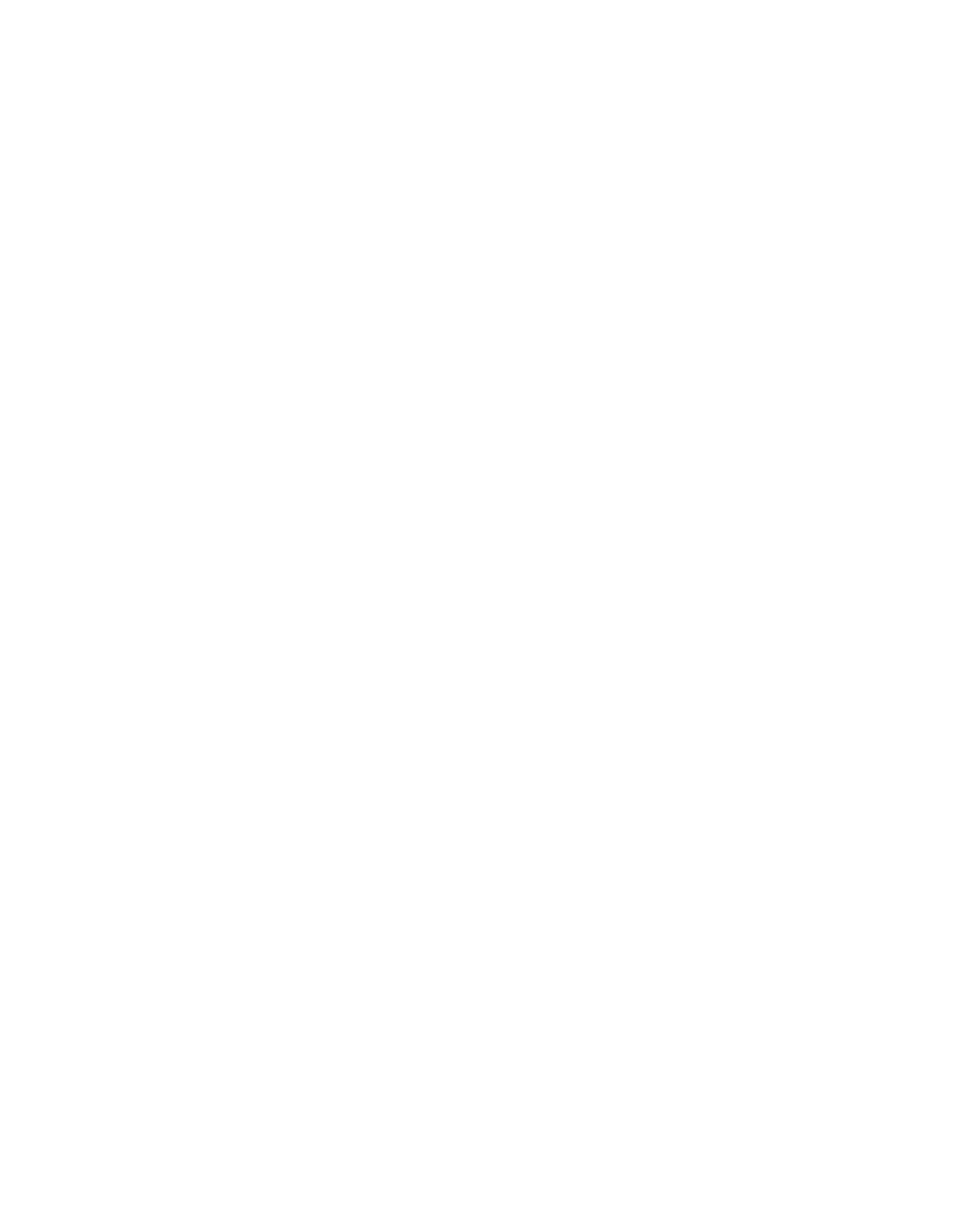

Guide to CT DEP Permits, Licenses and **Other** Authorizations

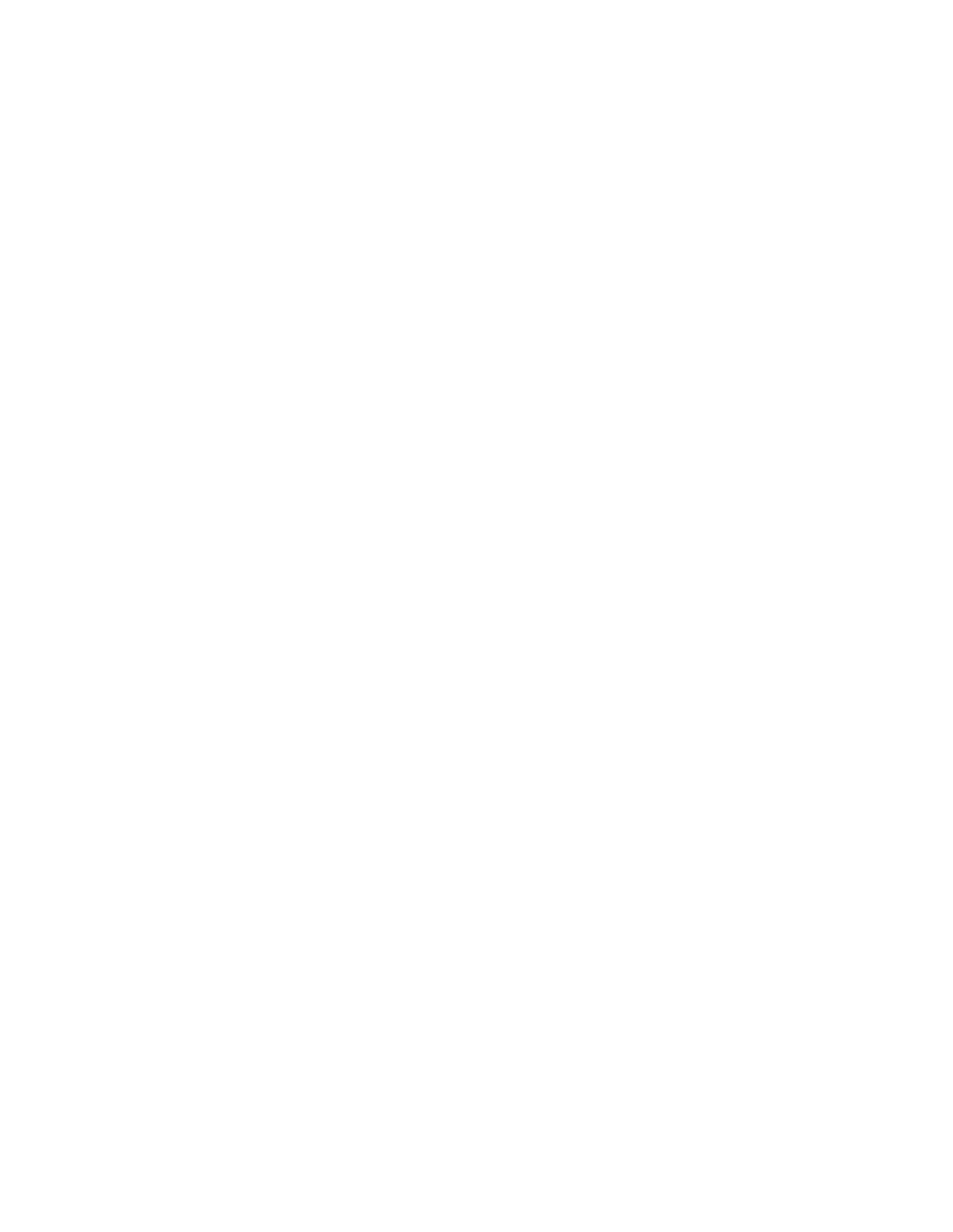### **Introduction**

To carry out the mission of the CT DEP and the statutory responsibilities established by the legislature, the Commissioner of the CT DEP regulates activities that may impact the state's natural resources and environment. The CT DEP administers many different permitting programs that protect the state's resources by regulating the emission of pollutants, facility operations, and/or land use activities. The CT DEP also administers many recreational and natural resource licenses which help the Department manage boating, fishing, activities in state parks, and activities affecting wildlife. Professional and occupational licenses in environmental specialties, such as commercial arborist, solid waste facility operator, wastewater treatment facility operator, Licensed Environmental Professional (LEP), commercial fishing, forest practitioner and taxidermist, are also administered by the CT DEP.

This part of *The Municipal Primer* provides information on:

- *[Air, Waste, Water and Land Use: Short Permit Processes](#page-6-0)*
- *[Air, Waste, Water and Land Use: Individual Permit Process](#page-8-0)*
- *[Air, Waste, Water and Land Use: Typical Individual Permit Process Flow Chart](#page-10-0)*
- *[Air, Waste, Water and Land Use: Individual Permits List](#page-12-0)*
- *[Matrix of CT DEP Permits Typically Required by Municipal Function / Operation](#page-18-0)*
- *• [Professional and Occupational Licensing](#page-24-0)*
- *• [Recreational and Natural Resources Authorizations](#page-28-0)*

Many routine, day-to-day operations of municipalities are subject to CT DEP permitting and/or licensing requirements. Other municipal activities that are infrequent or non-routine may also require prior approval by the CT DEP. Municipal officials are responsible for securing any necessary authorizations prior to conducting any CT DEP-regulated activities.

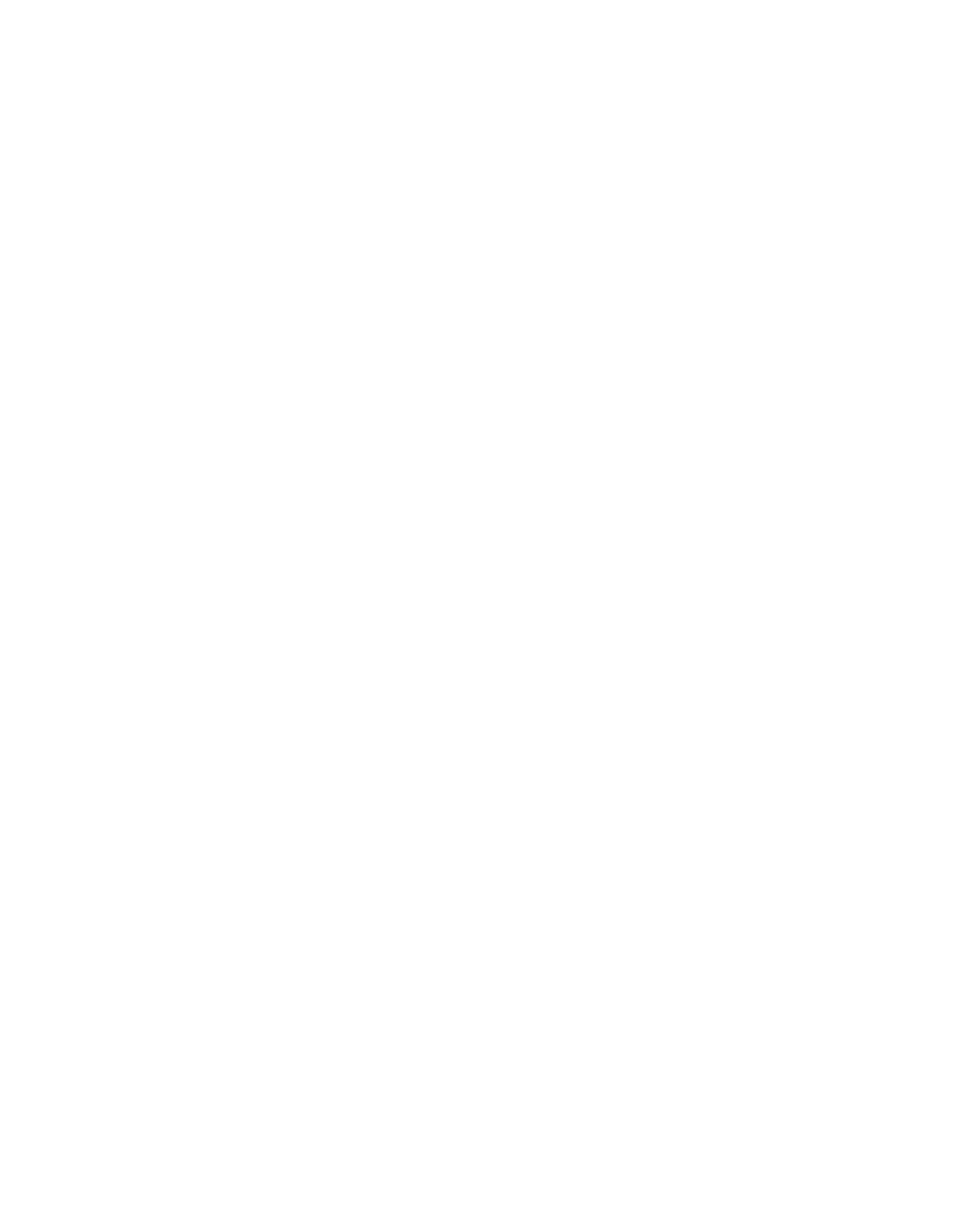<span id="page-6-0"></span>The CT DEP permit programs regulate activities that may impact the State's environmental quality. In addition to individual permits and licenses, the CT DEP has developed several expedited and short processes to facilitate the permitting of minor activities in its major permit programs. These processes include general permits, Certificates of Permission (COP), and temporary and emergency authorizations.

### **General Permits**

The CT DEP has the authority to issue general permits in the major program areas, including the air, water, and waste programs. This authority allows the Commissioner to develop and issue a single permit to cover similar minor activities throughout a prescribed geographic area (e.g., the installation of swim floats in tidal, coastal or navigable waters, or the construction and operation of a municipal transfer station and recycling center). A general permit sets terms and conditions for conducting an activity in a manner that protects the environment. To date, fifty six different general permits cover a wide range of activities.

There are three basic types of general permits or ways of authorizing activities using a general permit. Each general permit describes the necessary level of approval needed to initiate an activity, which can include one or more of the following:

- a person conducting an activity described in a general permit may initiate the activity without prior registration (some of these permits may require later registration);
- registration is required prior to initiation of the activity (this registration frequently requires certification of a professional engineer); or
- CT DEP approval is required prior to initiation of the activity. In some cases, this approval will contain site-specific conditions in addition to those already contained in the general permit.

In almost every case where minor activities are proposed, general permits are quicker and more costeffective for both the Department and the applicant. Additional information on general permits is provided in the *User's Guide to Environmental Permits*, available on-line at [www.ct.gov/dep/permitguide.](www.ct.gov/dep/permitguide) Questions regarding the eligibility of an activity should be directed to the appropriate program staff, or the CT DEP Permit Assistance Office. Online contact information is available through the *User's Guide to Environmental Permits*.

### **Certificates of Permission**

A Certificate of Permission (COP) is a certificate issued for certain minor coastal activities involving dredging, erection of structures, or placement of fill in any tidal, coastal or navigable waters of the state. The specific activities eligible under this program are listed in CGS Section 22a-363b and include: substantial maintenance and minor alterations or amendments of previously authorized or prejurisdiction structures, fill, obstructions and encroachments; maintenance dredging of maintained permitted dredged areas; removal of derelict structures and vessels; and other enumerated minor activities. Questions regarding the COP eligibility of any planned activity should be directed to the Office of Long Island Sound Programs at 860-424-3034.

The COP process involves the filing of a simplified application and an application fee. Applicants for a COP receive a response from the Commissioner within 45 days of the application submission date, and a decision on the application no later than 90 days after the date of submission.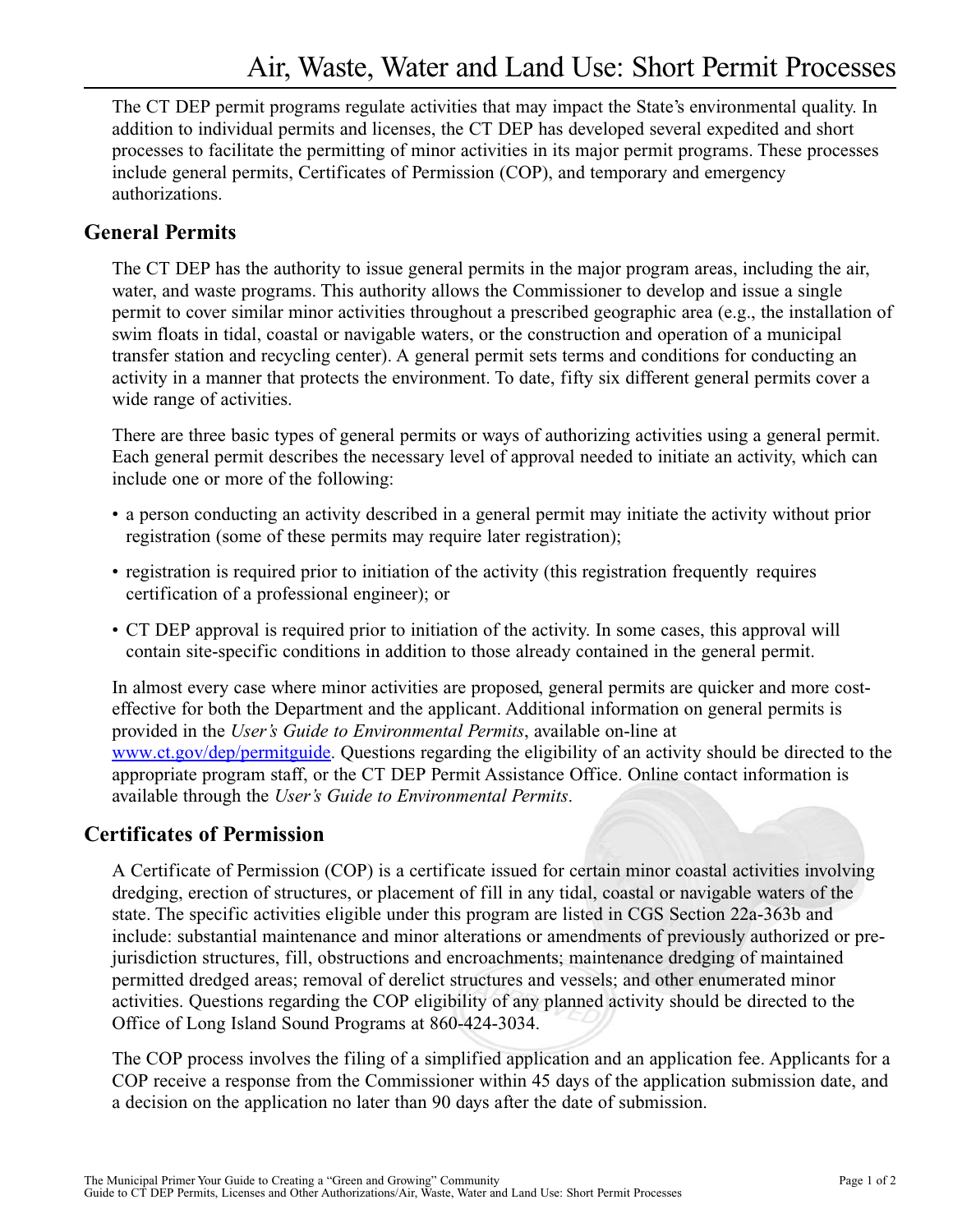### **Emergency and Temporary Authorizations**

The CT DEP is authorized by CGS Section 22a-6k to issue, in appropriate situations, emergency and temporary authorizations for certain activities. Additionally, CGS Section 22a-363d extends the emergency authorization authority to activities subject to the coastal structures, dredging and fill regulatory program. Emergency authorizations are limited to situations that pose an imminent threat to human health or the environment. These authorizations can be issued quickly and will contain conditions appropriate for the activity. Temporary authorizations are only available for activities for which the Department has been authorized to issue general permits, and they are relatively short in duration (i.e., less than 30 days). Questions regarding the eligibility of a planned activity should be directed to the Office of Long Island Sound Programs at 860-424-3034.

This overview is designed to answer general questions and provide basic information. Please refer to the appropriate statutes and regulations for the specific regulatory language of the different permit programs. This document should not be relied upon to determine whether or not an environmental permit is required. It is the individual's responsibility to obtain and comply with all required permits.

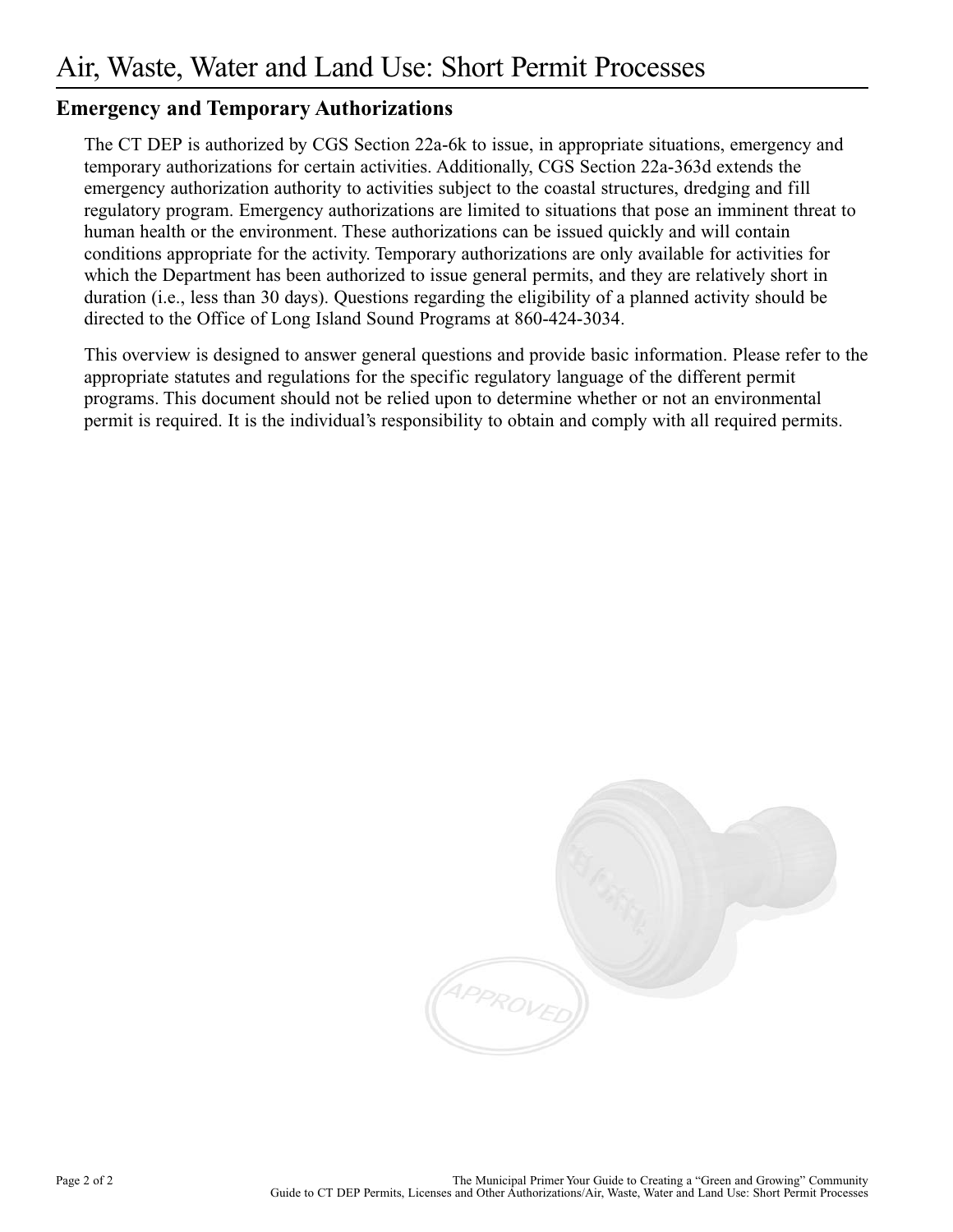<span id="page-8-0"></span>The CT DEP administers many permit programs which regulate activities that may impact the state's environmental quality. These programs protect air, land and water resources by regulating the emission of pollutants, operation of facilities, and use of land. In addition to individual permits and licenses, the CT DEP has developed expedited and short processes to facilitate the permitting of minor activities in its major permit programs, see *Air, Waste, Water and Land Use Short Permit Processes* for more information. For activities that do not meet the criteria for short or expedited permit processes, individual permits and licenses are required. The following describes the permitting process and the permitting programs that adhere to this process.

### **Permit Application Process**

The process begins with the submission of a complete permit application, including all required documentation and any applicable fees. In most cases, the applicant must publish notice of the application in a newspaper of general circulation in the affected area and submit a copy of the notice to the Department. The applicable permit application instructions identify whether or not this notice is necessary. For a list of all CT DEP permits and licenses, visit the *User's Guide to Environmental Permits* online at [www.ct.gov/dep/permitguide.](www.ct.gov/dep/permitguide)

Upon receipt of an application, the Department performs an initial review to determine if all the necessary items (completed form, compliance information, fee, etc.) have been submitted and notifies the applicant accordingly. If the application is insufficient, the missing information will be identified. Every effort should be made to respond promptly to a notice of insufficient information. An insufficient application will not be processed and may ultimately be rejected, requiring reapplication with a new filing fee.

Once an application is sufficient, it moves to the technical review stage. During technical review of an application, CT DEP staff will determine if the proposed activity meets the applicable standards. In making this determination, it is often necessary for Department staff to request clarification or additional information in order to fully evaluate the environmental impact of the proposed activity.

After technical review, a tentative determination is made by the Department as to whether a permit should be issued. If the tentative determination is to grant the permit, a draft permit will be prepared outlining the terms and conditions that the permittee will be required to meet. Notice of the Department's tentative determination is published and a period of time is allowed for public comment. Depending upon the specific permit program and the level of interest or concern about the project, a public hearing about the application may be held. Hearings are presided over by an impartial hearing officer who subsequently issues a proposed decision. After an opportunity for oral argument before the Commissioner, a final decision on the application is issued. If no hearing is necessary, the process proceeds directly to the final decision stage and a permit is issued. Note: only a very small percentage of applications go through the administrative hearing process. For more information, see the *Public Participation Fact Sheet* available online at [www.ct.gov/dep/permitguide.](www.ct.gov/dep/permitguide)

After a permit becomes effective, the applicant / permittee must comply with the terms and conditions of that permit. Permittees should carefully read their permits and any statutes and regulations that apply. Violations of a permit may expose the permittee to civil and criminal sanctions.

The permit application process is illustrated in the *Air, Waste, Water and Land Use: Typical Individual Permit Process* flow chart.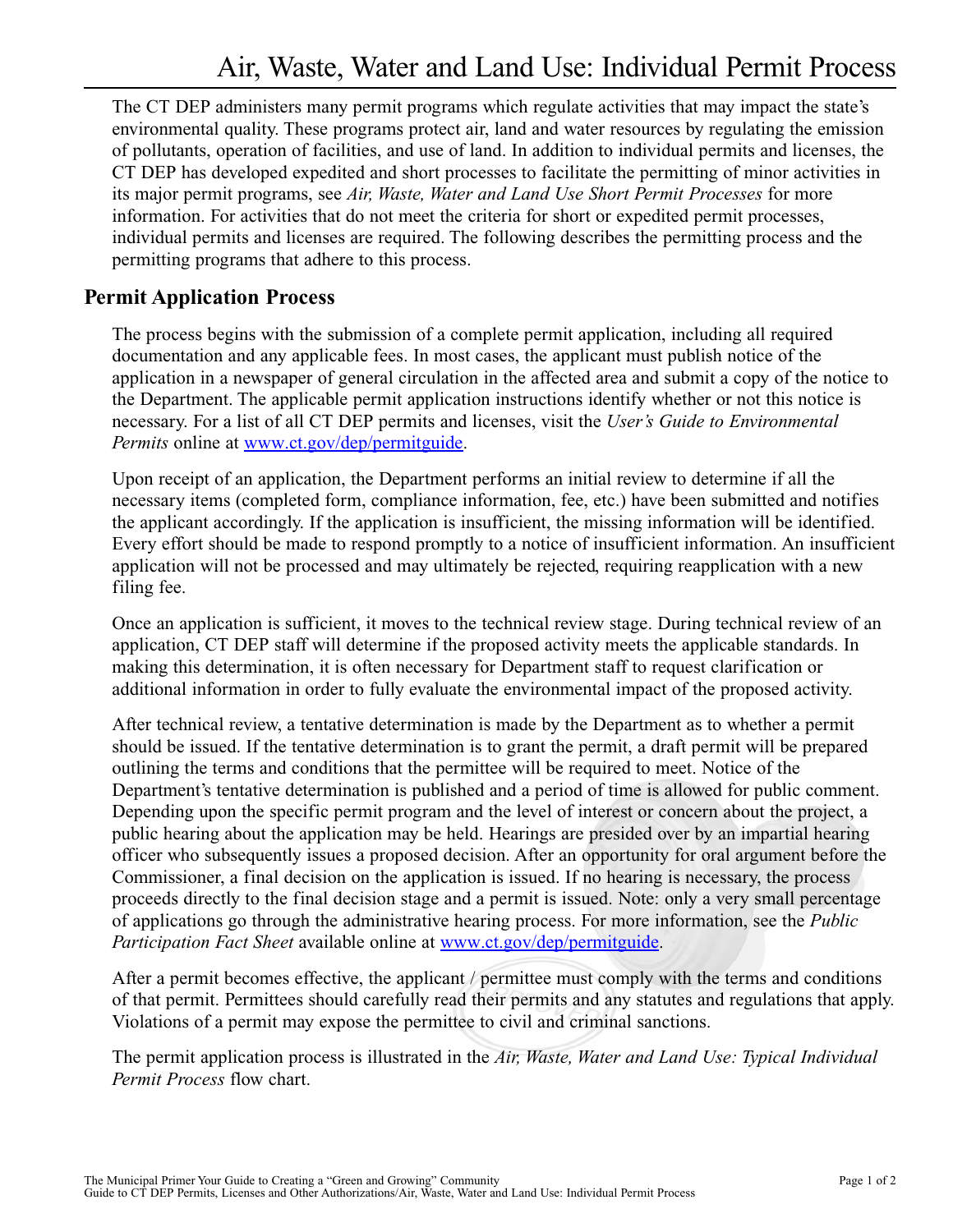### **Pre-Application Assistance**

While most projects require only one or two simple permits, some projects can be very complex. Complex projects may require many different permits and include fairly complicated application requirements. CT DEP has a pre-application process to assist with these more complex projects. In some cases (particularly projects involving the land use programs), CT DEP encourages pre-application meetings to expedite the process. These meetings may be helpful in identifying any application requirements unique to the project. For more information on pre-application assistance, please view the CT DEP fact sheet for Pre-Application Assistance available online at [www.ct.gov/dep/permitguide.](www.ct.gov/dep/permitguide)

The Permit Assistance Office can answer general questions regarding permitting. This office can also provide professional staff referrals for answers to questions of a project-specific or technical nature. A pre-application conference may help you fully understand the permit application requirements for your proposed project regardless of its complexity. Questions regarding the application requirements, the permitting process, or the merit of a pre-application meeting, should be directed to the Permit Assistance Office at 860-424-3003, or to the specific permit program.

This overview is designed to answer general questions and provide basic information. Please refer to the appropriate statutes and regulations for the specific regulatory language of different permit programs. This document should not be relied upon to determine whether or not an environmental permit is required. It is the individual's responsibility to obtain and comply with all required permits.

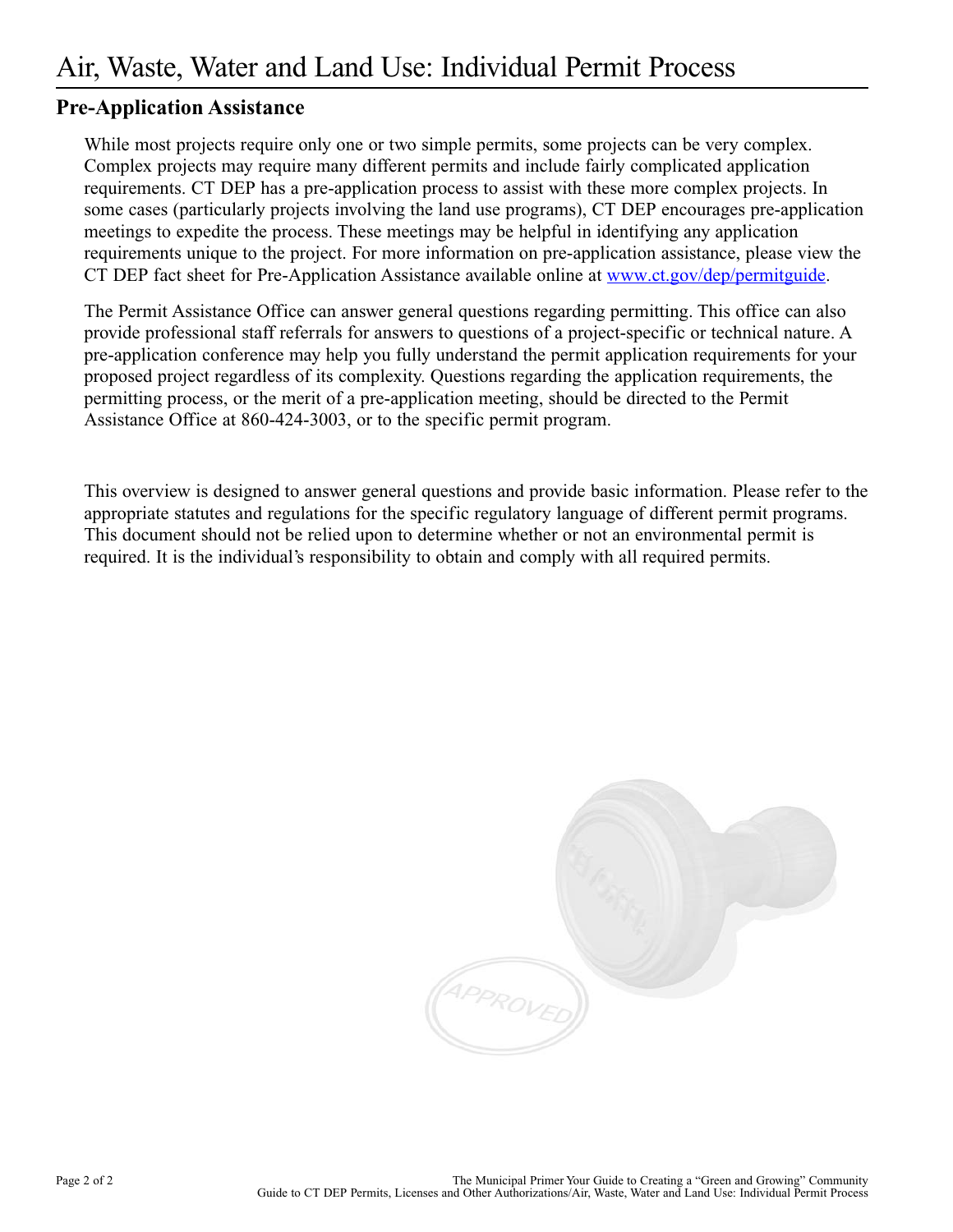

# Air, Waste, Water and Land Use: Typical Individual Permit Pro

<span id="page-10-0"></span> $\frac{1}{5}$ <br>  $\frac{1}{5}$ <br>  $\frac{1}{5}$ <br>  $\frac{1}{5}$ <br>  $\frac{1}{5}$ <br>  $\frac{1}{5}$ <br>  $\frac{1}{5}$ <br>  $\frac{1}{5}$ <br>
but almost all morning.<br>  $\therefore$ <br>  $\therefore$ <br>  $\therefore$ <br>  $\therefore$ <br>  $\therefore$ <br>  $\therefore$ <br>  $\therefore$ <br>  $\therefore$ <br>  $\therefore$ <br>  $\therefore$ <br>  $\therefore$ <br>  $\therefore$ <br>  $\therefore$ <br>  $\therefore$ <br>  $\therefore$ <br>  $\there$ The process of applying for and obtaining an individual permit may differ slightly from program to program, mit may differ slightly from program to program but almost all programs follow the generic process depicted here: most all programs follow



The Municipal Primer Your Guide to Creating a "Green and Growing" Com munity Guide to CT D EP Permits, Licenses and Other Authorizations/Air, Waste, Water and Land Use: Typical Individual Permit Process Flow Chart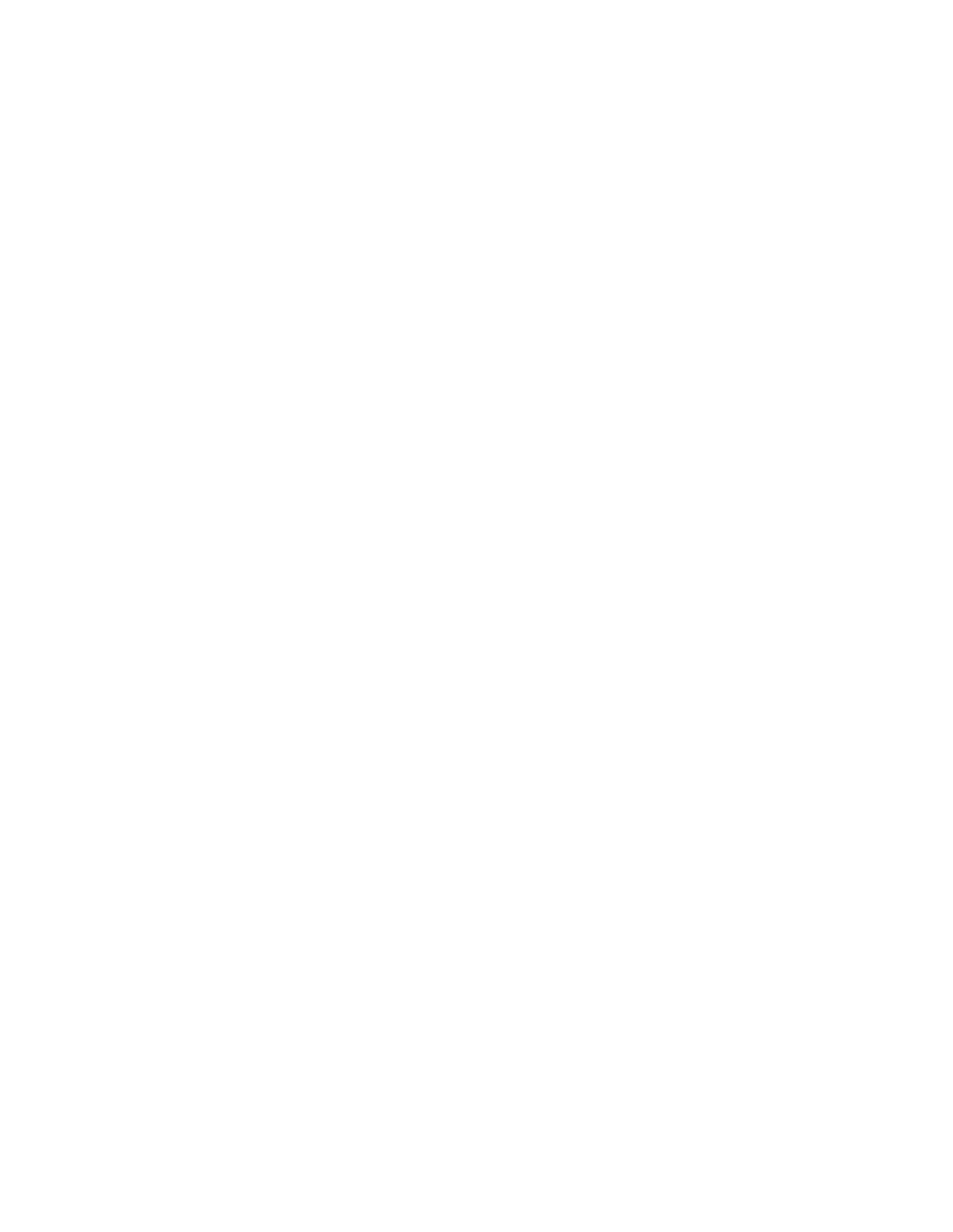<span id="page-12-0"></span>The CT DEP administers many permit and licensing programs that regulate air, water, waste and land use (see [www.ct.gov/dep/permits&licenses\)](www.ct.gov/dep/permits&licenses). Not all of the permit programs described here apply to municipalities, but they are included for general information purposes. The CT DEP uses individual permits, general permits and other short processes to regulate activities within each permit program. Individual permits are issued directly to an applicant, whereas general permits are issued to authorize similar activities by one or more registrants throughout a prescribed geographic area.

Authorization of an activity under a general permit is governed by the specific requirements and condition of that general permit. General permits streamline the permitting process and are costeffective for both CT DEP and the registrant. The CT DEP encourages applicants to determine whether a proposed activity may be eligible for authorization under a general permit before applying for an individual permit. To assist in this effort, a *List of General Permits* is available online at [www.ct.gov/dep/permitguide.](www.ct.gov/dep/permitguide) Information on other short processes, such as emergency and temporary authorizations and Certificates of Permission (COP), that may apply to a proposed activity are described in the section titled *Air, Waste, Water and Land Use Short Permit Processes*. Questions regarding the eligibility of an activity for a General Permit or other short process should be directed to the appropriate program staff, or the Department's Permit Assistance Office at 860-424-3003.

An explanatory list of CT DEP's permit programs is provided below. For further information on any of these programs, the individual or short permit processes, or to view the corresponding fact sheets, please refer to the *"User's Guide to Environmental Permitting"* located on the CT DEP Web site at: [www.ct.gov/dep/permitguide.](www.ct.gov/dep/permitguide)

### **Air**

• Air Emissions - New Source Review Permits

The New Source Review permit program regulates emissions released into the air from new and modified stationary sources. Examples include but are not limited to: paint spray booths; metal degreasers; metal plating and surface treatment operations; printing operations; boilers, generators, and other fuel-burning equipment; incinerators; stationary internal combustion engines such as diesels and turbines; chemical reactors and mixers; volatile liquid storage; rock crushing operations; and many other manufacturing or processing operations.

- Air Emissions Distributed Generators and Emergency Engines Permits Smaller-scale electric generating units distributed throughout an electrical system are referred to as "distributed generators" and are regulated by the CT DEP, as is the operation of emergency engines. Distributed generator and emergency engine owners and operators are obligated to comply with the requirements of the Distributed Generators and Emergency Engines permit program.
- Air Quality Permitting Options for Customer-side Distributed Generation Customer-side distributed generators are smaller-scale (less than 65 MW) electric generating units distributed throughout an electrical supply system and located at the facility of a retail end-user of electricity. The owners of certain new fossil-fuel-fired distributed generators are required to obtain a CT DEP permit to control potential adverse air quality impacts from the construction and operation of such generators. Prior to beginning the construction of any new customer-side distributed generator or modifying an existing generator, the owner or operator must determine whether or not an air quality permit is required.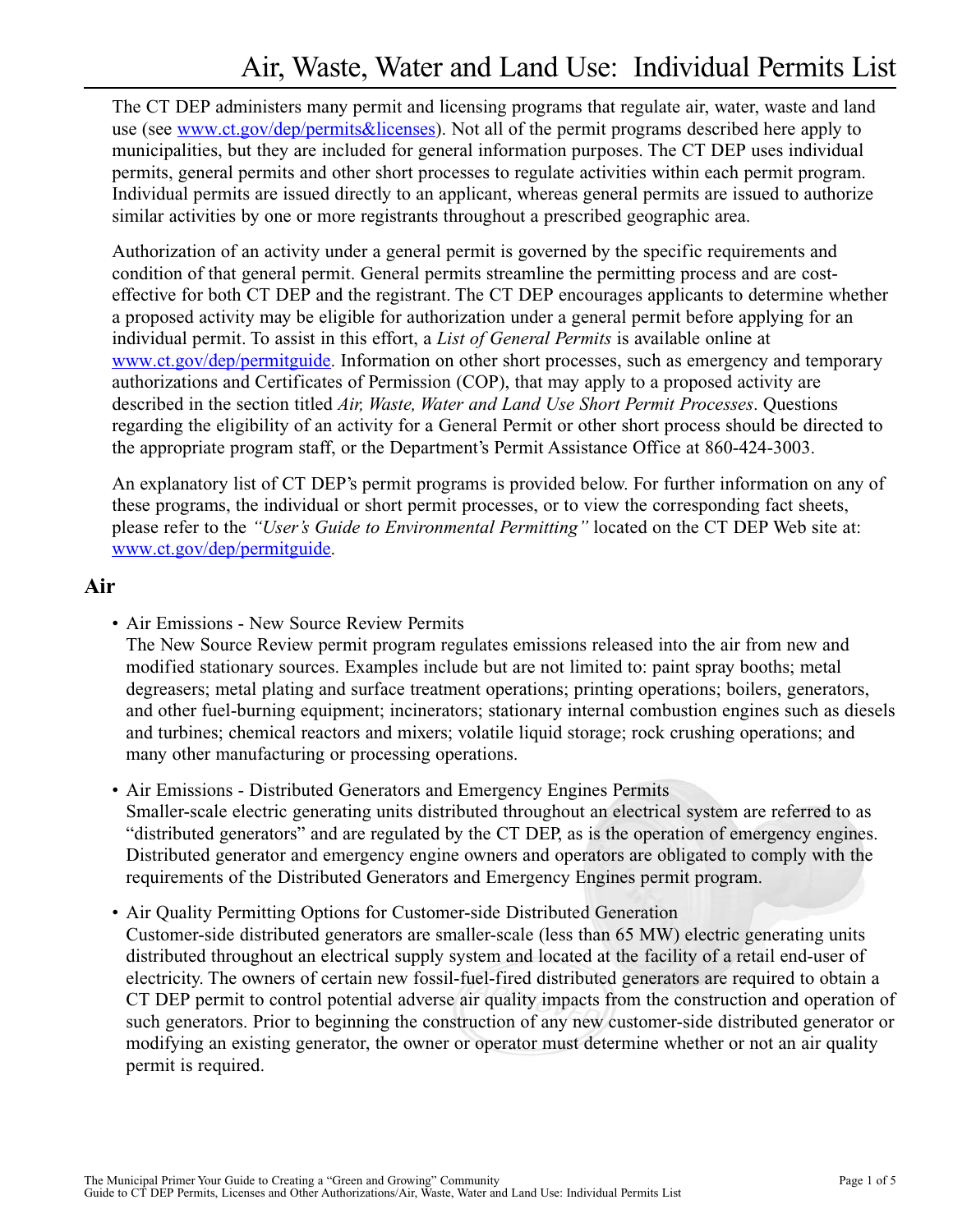# Air, Waste, Water and Land Use: Individual Permits List

### • Air Emissions - Title V Operating Permits

Operators of major sources of air pollution, and certain other sources, may be required to obtain a Title V operating permit in accordance with the federal Clean Air Act Amendments of 1990. A Title V operating permit is a facility-wide permit that brings together all applicable state and federal air pollution control requirements in a single permit. It provides a means of implementing federal maximum achievable control technologies (MACT) standards and acid rain requirements. These permits include record keeping and monitoring requirements.

- Permits for the Construction of Indirect Sources of Air Pollution This permit program applies only to the construction of highway projects that will become part of the state highway system. The purpose of the program is to ensure that new highway projects meet all applicable state and national ambient air quality standards. Because highway projects are the focus of this program, the Connecticut Department of Transportation (DOT) applies for most of the indirect source permits in the state. However, any private developer who plans to build a road that connects with a state highway, such as for a mall located next to an interstate, may need to obtain an indirect source permit.
- X-Ray and Ionizing Radiation Source Registrations

This permit program regulates the use of ionizing radiation and radioactive materials. Ionizing radiation includes, but is not limited to: gamma rays, x-rays, alpha and beta particles, neutrons, protons, high-speed electrons, and other atomic or nuclear particles. Radioactive material includes any materials (solid, liquid, or gas) that spontaneously emit ionizing radiation. Applicants/registrants include hospitals using radioactive materials or isotopes for the diagnosis or treatment of diseases, for research, or for other applications; and owners/operators of devices emitting x-rays which are used for diagnostic or therapeutic purposes by or under the supervision of a licensed practitioner of medicine, surgery, osteopathy, chiropractic, naturopathy, dentistry, podiatry, or veterinary medicine and surgery, as authorized by law.

### **Waste**

• Aerial Pesticide Application Permits

This permit program regulates the use of pesticides and fertilizers when applied by aircraft. Applications are evaluated by the Pesticides Program staff to ensure that the pesticides are products which are appropriate to the site and will not cause unreasonable environmental effects. The program staff also ensures that affected property owners have been properly notified.

• Aquatic Pesticide Application Permits

This permit program regulates the use of any chemicals proposed for application to the public or private waters of the state for control of aquatic organisms. These organisms are usually water weeds or algae, but could include mosquitoes or unwanted fish. Applications are evaluated by the Pesticide Program staff for the potential of causing unreasonable adverse effects to humans or the environment. Only chemicals registered for aquatic sites may be used under these permits.

• Marine Terminal Licenses

This licensing program regulates oil, petroleum and chemical bulk-storage facilities that receive product from, or dispense it to, ships or barges. In considering applications, the Marine Terminals Program staff reviews engineering design and certification of aboveground storage facilities, as well as the type of product stored, the storage capacity, and the age and condition of the facility tanks and other containment systems.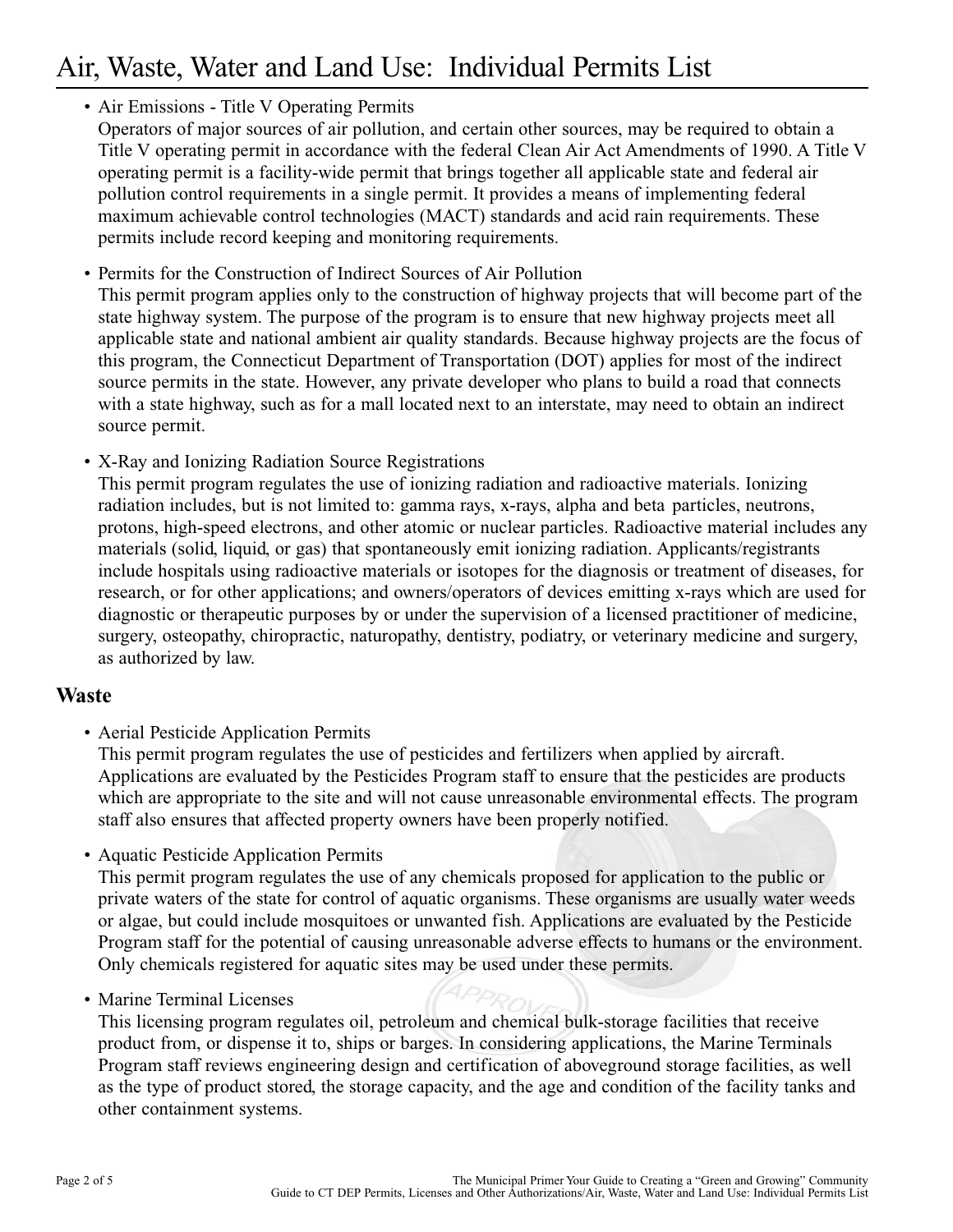### • Solid Waste Facility

This permit program regulates a variety of activities related to solid waste disposal or waste processing activities including but not limited to the storage, transfer, volume reduction, recycling, or incineration of solid waste.

• Special Waste or Asbestos Disposal Authorization

This program regulates the disposal of "special waste" into solid waste disposal areas (landfills), composting operations and resources recovery facilities (RRF). As long as the waste is not hazardous waste pursuant to Section 22a-115 of the Connecticut General Statutes (CGS) or radioactive material subject to CGS Section 22a-148, "special waste" includes the following: 1) sludges, liquid, solids and contained gases from water treatment, sewage treatment or industrial sources; fly-ash and casting sands or slag; and contaminated dredge spoils; 2) scrap tires; 3) bulky waste; 4) asbestos; 5) industrial residue; and 6) biomedical waste. In reviewing an application, the Engineering and Enforcement Division must consider the waste characteristics and determine if disposal at the designated facility is appropriate.

• Waste Transportation

This permit program regulates activities related to the transportation of waste oil, petroleum and chemical liquids, hazardous waste, and biomedical waste. Additionally, any person acting as a contractor to contain or remove or otherwise mitigate the effects of discharge, spillage, uncontrolled loss, seepage or filtration of such substance, material, or waste must also apply for a spill contractor permit.

• Hazardous Waste Treatment, Storage and Disposal Facilities

This permit program regulates facilities that manage hazardous waste as identified pursuant to the federal Resource Conservation and Recovery Act (RCRA). RCRA hazardous wastes are the wastes identified in Title 40 of the Code of Federal Regulations (CFR) Part 261 and regulated in Connecticut pursuant to Sections 22a-449(c)-100 through 110 and Section 22a-449(c)-11 of the Regulations of Connecticut State Agencies (RCSA). Management, as used in this permit, may be through treatment, storage or disposal.

• Resource Conservation and Recovery Act (RCRA) Post-Closure Permits

A RCRA post-closure permit is required for the period following the active life of a hazardous waste facility or management unit. This permit addresses post-closure care and ground water protection requirements for hazardous waste landfills, surface impoundments, waste piles and land treatment units.

• CGS Section 22a-454 Waste Facility

This permit program regulates facilities engaged in the collection, storage, treatment or disposal of waste oil, petroleum, chemical liquids or hazardous wastes.

**Note:** A facility that manages only its *own* non-RCRA hazardous waste and does not accept hazardous waste of any kind from off-site does not need a CGS Section 22a-454 permit for the treatment or storage of its own non-RCRA hazardous waste. However, a RCRA Part A and Part B permit pursuant to regulations adopted under CGS Section 22a-449 may be necessary to manage its own RCRA hazardous wastes. For further information consult the CT DEP Website <www.ct.gov/dep/permits&licenses> (Under "Air, Waste, Water and Land Use" select "Waste and Materials Management Permits and General Permits" then select "CGS Section 22a-454 Waste Facilities")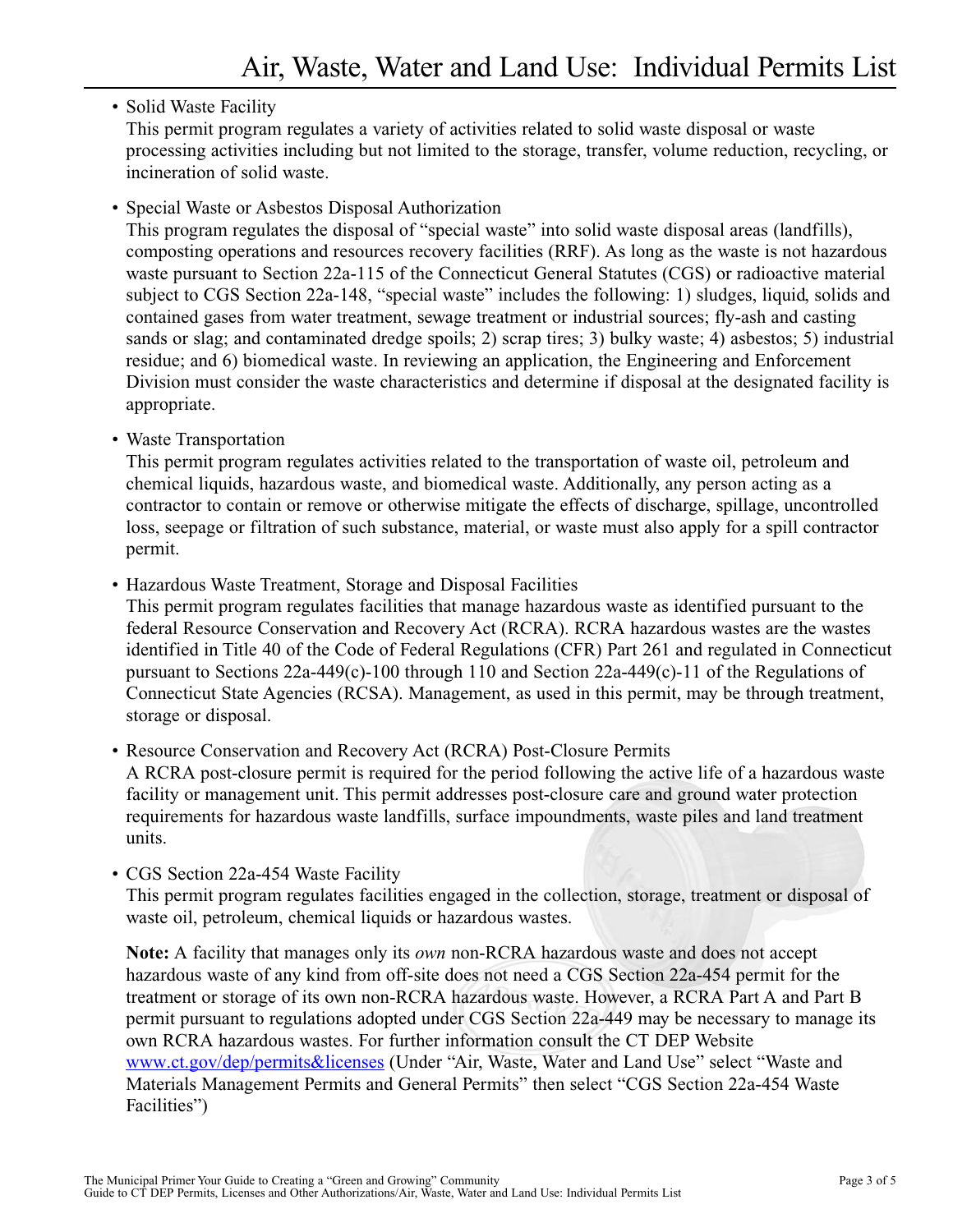### **Land Use**

### **Coastal (Long Island Sound Programs)**

• Coastal Permits

The coastal permits program regulates a variety of activities in tidal wetlands and in tidal, coastal or navigable waters of the state through two different permit programs: "Tidal Wetlands" and "Structures, Dredging and Fill." Some examples of regulated activities are:

- the erection of structures including, but not limited to, breakwaters, docks, pilings, booms, marine railways, culverts, floats, jetties, ramps, utility lines/cables, roadways, walkways, buildings, decks, etc.;
- dredging for the purposes of maintaining existing channels, turning basins, vessel berths, mooring areas and other waterfront facilities;
- the placement of any obstacle, obstruction, encroachment or fill; and
- maintenance or repair of certain existing structures, obstructions, or encroachments.
- Coastal 401 Water Quality Certification

The Coastal 401 Water Quality Certification program regulates any application for a federal license or permit from any person seeking to conduct an activity that may result in any discharge into coastal navigable waters, including all coastal wetlands. Such persons must obtain certification from CT DEP that the discharge is consistent with the federal Clean Water Act and the Connecticut Water Quality Standards. Any conditions contained in a water quality certification become conditions of the federal permit or license.

### **Inland Water Resources**

• Dam Construction

This program regulates the construction, alteration, repair or removal of dams, dikes, reservoirs and similar structures, which may endanger life or property by breaking away or otherwise changing. Upon completion of the work to the satisfaction of CT DEP, a certificate of approval will be issued by CT DEP to the owner of the dam. The certificate of approval must be filed on the land records, and it may contain terms and conditions that CT DEP deems necessary to protect life and property.

• Flood Management Certification

This program requires Department approval of either a certification or an exemption for all state actions in or affecting floodplains or natural or man-made storm drainage facilities.

• Inland 401 Water Quality Certification

The Inland 401 Water Quality Certification program regulates any application for a federal license or permit from any person seeking to conduct an activity that may result in any discharge into inland navigable waters, including all inland wetlands, watercourses, and natural and man-made ponds. Such persons must obtain certification from CT DEP that the discharge is consistent with the federal Clean Water Act and the Connecticut Water Quality Standards. Any conditions contained in a water quality certification become conditions of the federal permit or license.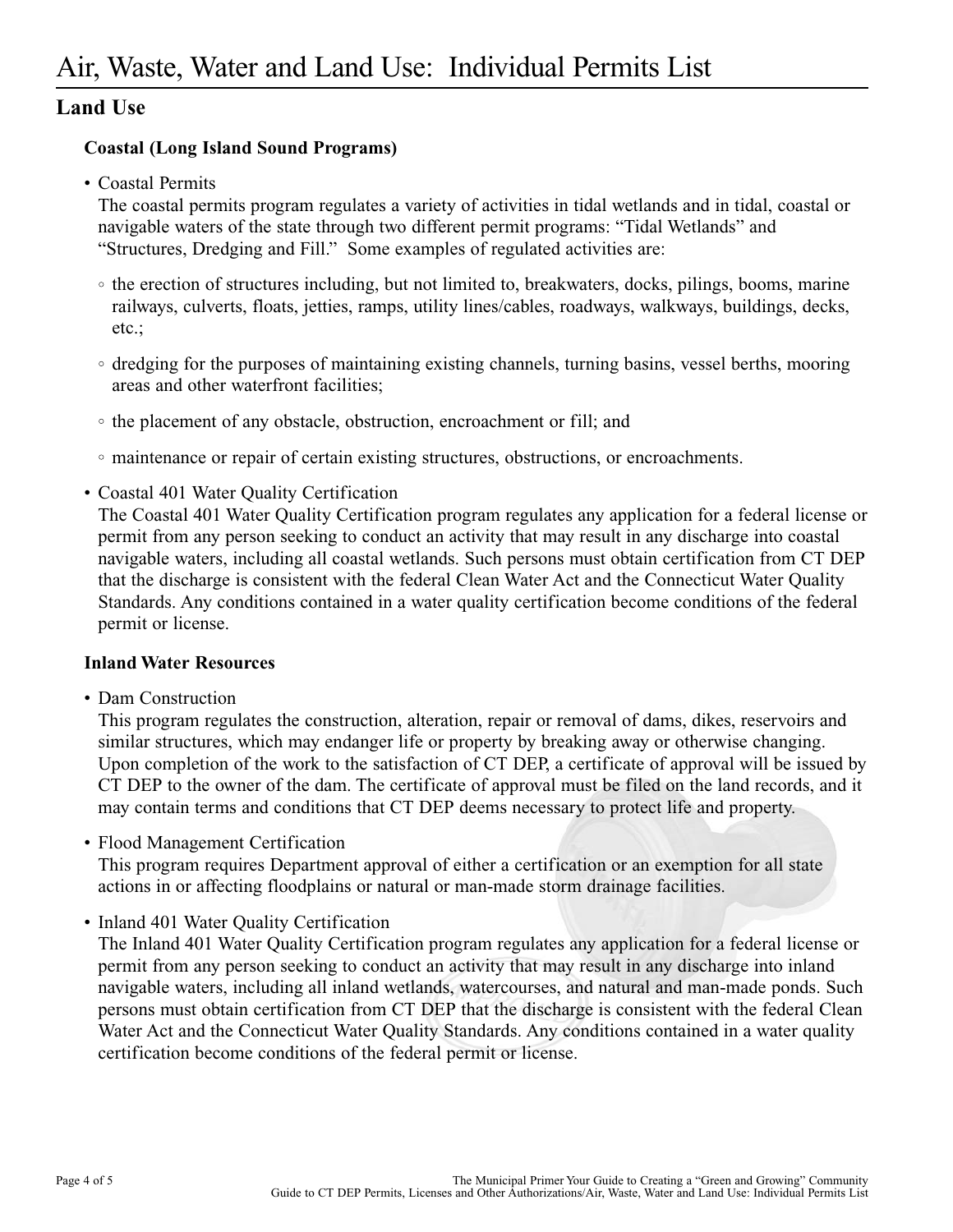### • Inland Wetlands and Watercourses This program regulates activities undertaken by state agencies in or affecting inland wetlands or watercourses.

### • Stream Channel Encroachment Lines

This program regulates the placement of encroachments and/or obstructions riverward of stream channel encroachment lines in order to lessen the hazards to life and property due to flooding. Stream channel encroachment lines have been established for about 270 linear miles of riverine floodplain throughout the state, and are shown on stream channel encroachment line maps, which are on file in the City/Town Clerk's office in the affected municipality. An index to the maps is available from CT DEP.

### • Water Diversion

This program regulates activities which cause, allow or result in the withdrawal from, or the alteration, modification or diminution of, the instantaneous flow of the waters of the state. In general, a permit is required to conduct activities that result in the alteration of surface water flows, and withdrawals of surface and ground water exceeding 50,000 gallons in any 24-hour period. Diversions existing on or before July 1, 1982 which were registered with the Department on or before July 1, 1983 do not require a permit. Exemptions for minor diversions are described in the regulations.

### **Water**

• Wastewater Discharges

This permit program regulates discharges to waters of the state and issues discharge permits in three major categories:

- **discharge to surface waters**, either directly or through municipal storm-sewer drainage systems, or through other drainage systems such as wetlands or swales. This program is also known as the National Pollutant Discharge Elimination System (NPDES);
- **discharge to ground waters** from any source, including but not limited to, large septic systems, agricultural waste management systems, and all waste landfills; and
- **discharge to Publicly Owned Treatment Works** (POTW), through municipal sanitary sewer drainage systems, or through combined storm and sanitary sewer systems. All wastewaters (other than domestic sewage) that are hauled directly to a POTW require either a pre-treatment permit or are regulated under the POTW's permit. Domestic sewage hauled directly to a POTW is regulated by the CT Department of Public Health, not the CT DEP.

APPROVED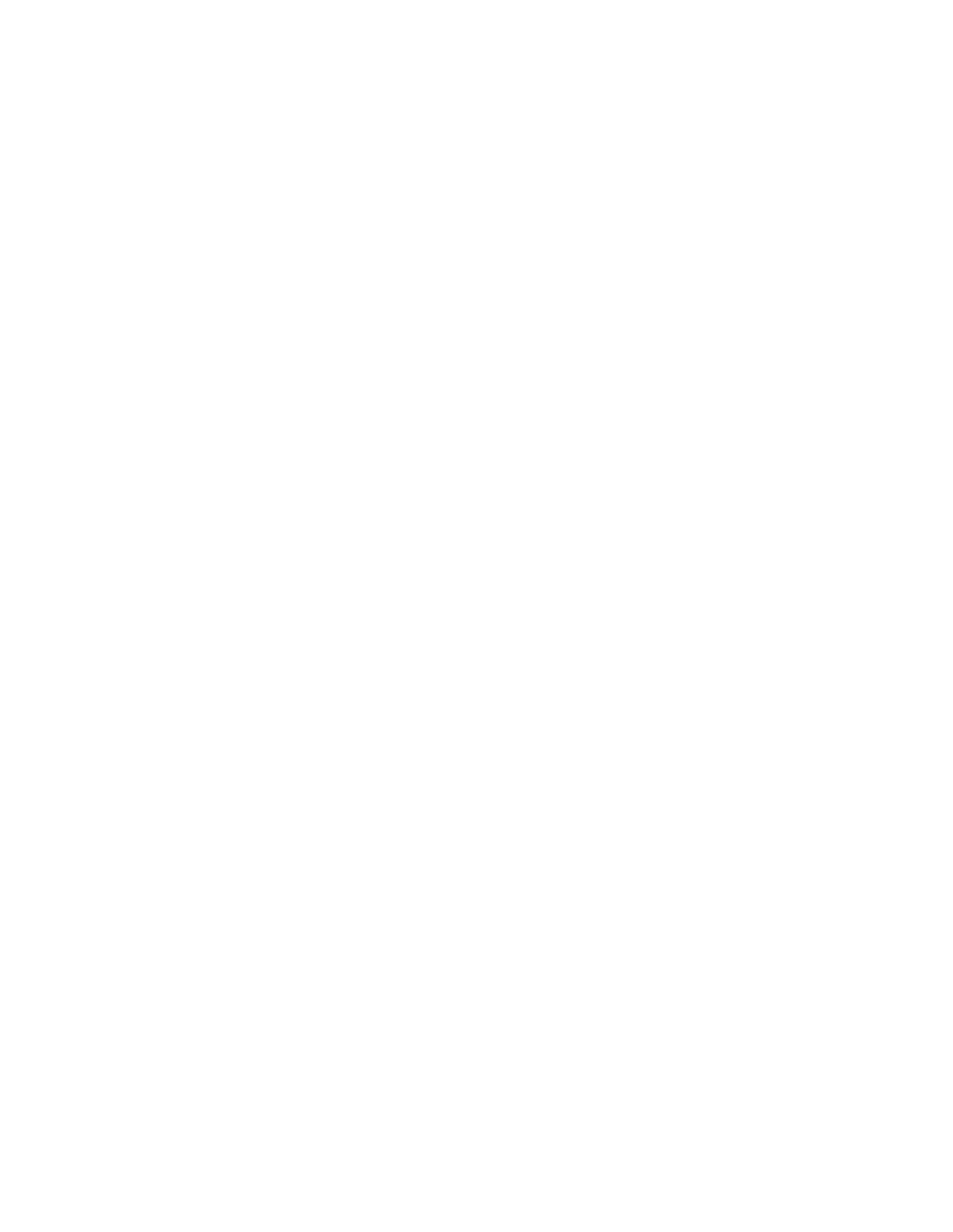<span id="page-18-0"></span>In the absence of detailed information about a project and its location, it is very difficult to accurately predict the specific permits that may apply. The chart that follows provides *general guidance* as to the types of permits that may be required for given projects or activities or for work in specific areas. Please be aware that not all authorizations indicated for an activity will be required, and conversely, some projects will require authorizations in addition to those shown.

An "information icon"  $\odot$  indicates that the specified permit may be required and the CT DEP recommends that project proponents seek additional information to determine the actual applicability of the permit to the specific project. General permits are listed where it is likely that they will apply. Other portions of *The Municipal Primer* provide basic information on the CT DEP permitting programs and should be consulted for further information. Additionally, review of the online fact sheet for each permit program is strongly recommended. The online fact sheets, located on the CT DEP permits and licenses Web page: [www.ct.gov/dep/permits&licenses,](www.ct.gov/dep/permits&licenses) provide further guidance and include contact information.

**This chart is provided for informational purposes only and is not meant to identify all permits that might be required on a given project. It is the municipality's responsibility to coordinate with the CT DEP to ensure that all applicable permits are acquired prior to initiation of a municipal project. Individual permit program contacts are identified in** *The Municipal Primer* **and on the CT DEP Web site, or contact the Permit Assistance Office at 860-424-3003.**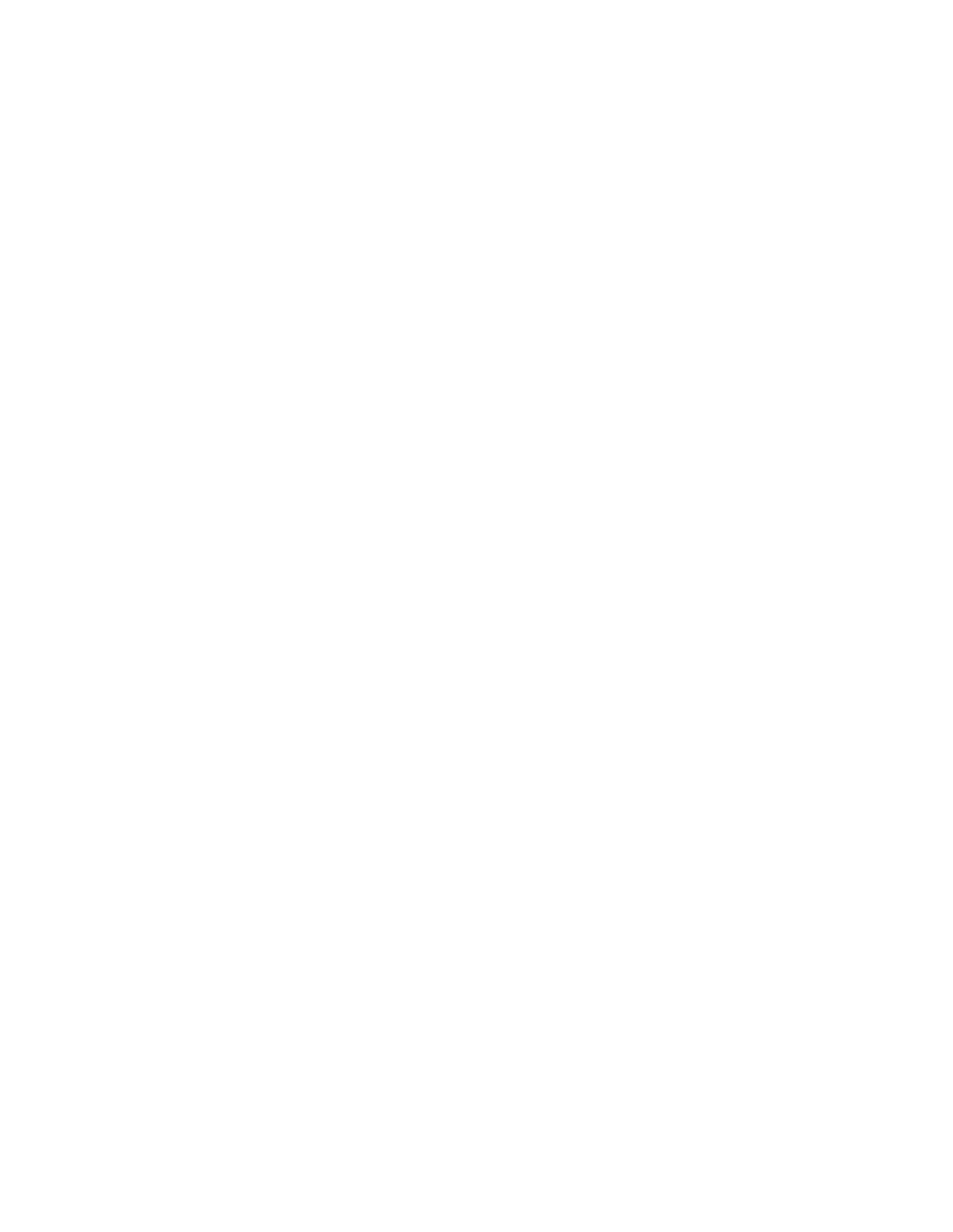The type of stormwater permit that may be required depends on the specifics of the project. There are minimum thresholds to these permits (e.g., total area of disturbance). In many cases, municipal activities that meet the general permits; however, in some instances, individual stormwater/wastewater discharge permits may be required.

### **CT DEP Permit Programs**

| Occupational or Operator<br>Certificates                                     |
|------------------------------------------------------------------------------|
|                                                                              |
|                                                                              |
|                                                                              |
|                                                                              |
|                                                                              |
|                                                                              |
|                                                                              |
|                                                                              |
|                                                                              |
|                                                                              |
|                                                                              |
|                                                                              |
| Commercial Arborist License<br>Pesticide Operator or Supervisory Certificate |
| Pesticide Operator or Supervisory Certificate                                |
|                                                                              |
|                                                                              |
|                                                                              |
|                                                                              |
|                                                                              |
|                                                                              |
|                                                                              |
|                                                                              |
|                                                                              |
|                                                                              |
|                                                                              |
|                                                                              |
|                                                                              |

|                                                                                         | <b>Air Emissions -</b> New Source<br>Review Program (includes<br>boilers) | Waste - Solid Waste Facility | Waste - Special Waste or<br>Asbestos Disposal Authorization | Waste - Waste Transport | $\begin{tabular}{l} \textbf{Waste} - Hazardous Waste \\ \textbf{Treatment, Storage and Disposal} \\ \textbf{Realities (Resource Conservation)} \\ \text& & Recovery Act, RCRA) \\ \end{tabular}$ | Waste - Resource Conservation<br>& Recovery Act (RCRA) Post<br>Closure Permits | Waste - Hazardous Waste<br>Generation Notifier | Water - Wastewater Discharges | Water - Diversion | Water - 401 Water Quality<br>Certification | Water - Stream Channel<br>Encroachment Lines | Water - Coastal Permits | - Dam Safety<br>Water | Pesticide Certification           | Underground Storage Tank<br>Registration | Potential Site Remediation<br>and/or Property Transfer Issues | General Permits (GP) or<br>Registrations                                                                                                                                                                                                                                                                                                        | rator<br>Opeq<br>Occupational or<br>Certificates                             |
|-----------------------------------------------------------------------------------------|---------------------------------------------------------------------------|------------------------------|-------------------------------------------------------------|-------------------------|--------------------------------------------------------------------------------------------------------------------------------------------------------------------------------------------------|--------------------------------------------------------------------------------|------------------------------------------------|-------------------------------|-------------------|--------------------------------------------|----------------------------------------------|-------------------------|-----------------------|-----------------------------------|------------------------------------------|---------------------------------------------------------------|-------------------------------------------------------------------------------------------------------------------------------------------------------------------------------------------------------------------------------------------------------------------------------------------------------------------------------------------------|------------------------------------------------------------------------------|
| <b>Common Facilities / Activities / Utilities / Equipment</b>                           |                                                                           |                              |                                                             |                         |                                                                                                                                                                                                  |                                                                                |                                                |                               |                   |                                            |                                              |                         |                       |                                   |                                          |                                                               |                                                                                                                                                                                                                                                                                                                                                 |                                                                              |
| General Construction Activities                                                         | $\mathbf 0$                                                               | $\mathbf 0$                  |                                                             |                         |                                                                                                                                                                                                  |                                                                                |                                                | $\mathbb O$                   |                   | $^\circledR$                               | $\mathbb{O}$                                 | $\odot$                 | $^\circledR$          |                                   | $\mathbf 0$                              | $\mathbf 0$                                                   | Stormwater (Construction) GP<br>Distributed Generation (Air) Permit by Rule                                                                                                                                                                                                                                                                     |                                                                              |
| Air Emissions                                                                           | $^\circledR$                                                              |                              |                                                             |                         |                                                                                                                                                                                                  |                                                                                |                                                |                               |                   |                                            |                                              |                         |                       |                                   |                                          |                                                               | Distributed Generation (Air) Permit by Rule<br>General Permit to Limit Potential to Emit from<br>Major Stationary Sources of Air Pollution                                                                                                                                                                                                      |                                                                              |
| Water Related Activities                                                                |                                                                           |                              |                                                             |                         |                                                                                                                                                                                                  |                                                                                |                                                | $\mathbb{O} \mid \mathbb{O}$  |                   | $\mathbb O$                                | $\mathbf 0$                                  |                         | $\circ$ $\circ$       |                                   |                                          |                                                               | Stormwater GP (see "Stormwater Discharges" below)                                                                                                                                                                                                                                                                                               |                                                                              |
| Stormwater Discharges                                                                   |                                                                           |                              |                                                             |                         |                                                                                                                                                                                                  |                                                                                |                                                | $\checkmark$                  |                   |                                            |                                              |                         |                       |                                   |                                          |                                                               | Stormwater GP (see note)                                                                                                                                                                                                                                                                                                                        |                                                                              |
| Waste Disposal                                                                          |                                                                           | $\mathbf 0$                  | $\mathbb O$                                                 | $\mathbf 0$             | $\mathbb{O}$                                                                                                                                                                                     | $^\circledR$                                                                   | $\mathbf 0$                                    |                               |                   |                                            |                                              |                         |                       |                                   |                                          |                                                               | Stormwater (Industrial) GP                                                                                                                                                                                                                                                                                                                      |                                                                              |
| <b>Emergency Generators</b>                                                             | $\mathbb O$                                                               |                              |                                                             |                         |                                                                                                                                                                                                  |                                                                                |                                                |                               |                   |                                            |                                              |                         |                       |                                   |                                          |                                                               | Distributed Generation (Air) Permit by Rule                                                                                                                                                                                                                                                                                                     |                                                                              |
| Underground Storage Tanks                                                               |                                                                           |                              |                                                             |                         |                                                                                                                                                                                                  |                                                                                |                                                |                               |                   |                                            |                                              |                         |                       |                                   | $\mathbb O$                              |                                                               | Stormwater (Industrial) GP                                                                                                                                                                                                                                                                                                                      |                                                                              |
| Site Remediation                                                                        |                                                                           |                              |                                                             |                         |                                                                                                                                                                                                  |                                                                                |                                                |                               |                   |                                            |                                              |                         |                       |                                   |                                          | $\mathbf 0$                                                   | Groundwater Remediation GP<br>Stormwater (Construction) GP                                                                                                                                                                                                                                                                                      |                                                                              |
| Heating / Cooling Systems                                                               | $\mathbb O$                                                               |                              |                                                             |                         |                                                                                                                                                                                                  |                                                                                |                                                |                               |                   |                                            |                                              |                         |                       |                                   |                                          |                                                               | Minor Boiler Blowdown GP<br>Minor Noncontact Heat Pump GP                                                                                                                                                                                                                                                                                       |                                                                              |
| On-site Septic                                                                          |                                                                           |                              |                                                             |                         |                                                                                                                                                                                                  |                                                                                |                                                | $\mathbb O$                   |                   |                                            |                                              |                         |                       |                                   |                                          |                                                               | Domestic Sewage GP                                                                                                                                                                                                                                                                                                                              |                                                                              |
| Landscaping / Lawn Care                                                                 |                                                                           |                              |                                                             |                         |                                                                                                                                                                                                  |                                                                                |                                                |                               |                   |                                            |                                              |                         |                       | $\mathbb O$                       |                                          |                                                               |                                                                                                                                                                                                                                                                                                                                                 | Commercial Arborist License<br>Pesticide Operator or Supervisory Certificate |
| Pesticide Application                                                                   |                                                                           |                              |                                                             |                         |                                                                                                                                                                                                  |                                                                                |                                                |                               |                   |                                            |                                              |                         |                       | $\mathbb O$                       |                                          |                                                               |                                                                                                                                                                                                                                                                                                                                                 | Pesticide Operator or Supervisory Certificate                                |
| Hazardous Waste                                                                         |                                                                           |                              |                                                             |                         | $\mathbb O$                                                                                                                                                                                      | $\mathbf 0$                                                                    | $\mathbf 0$                                    |                               |                   |                                            |                                              |                         |                       |                                   |                                          |                                                               |                                                                                                                                                                                                                                                                                                                                                 |                                                                              |
| Food Service                                                                            |                                                                           |                              |                                                             |                         |                                                                                                                                                                                                  |                                                                                |                                                |                               |                   |                                            |                                              |                         |                       |                                   |                                          |                                                               | Fats, Oils and Greases (FOG) GP                                                                                                                                                                                                                                                                                                                 |                                                                              |
| Work within                                                                             |                                                                           |                              |                                                             |                         |                                                                                                                                                                                                  |                                                                                |                                                |                               |                   |                                            |                                              |                         |                       |                                   |                                          |                                                               |                                                                                                                                                                                                                                                                                                                                                 |                                                                              |
| Inland Wetlands or Watercourses<br>(includes wetlands, rivers, streams lakes and ponds) |                                                                           |                              |                                                             |                         |                                                                                                                                                                                                  |                                                                                |                                                |                               | $\mathbb O$       | $^\circledR$                               | $\mathbf 0$                                  |                         |                       | $\mathbb{O} \setminus \mathbb{O}$ |                                          |                                                               | Lake, Pond and Basin Dredging GP<br>Minor Grading GP<br>Minor Structures GP<br>Utilities and Drainage GP<br>Habitat Conservation GP                                                                                                                                                                                                             |                                                                              |
| Coastal Waterfront                                                                      |                                                                           |                              |                                                             |                         |                                                                                                                                                                                                  |                                                                                |                                                |                               |                   |                                            |                                              | $\mathbb{O}$            |                       | $\bigcirc$                        |                                          |                                                               | Beach Grading GP<br>Buoys and Markers GP<br>Coastal Remedial Activities Required by Order GP<br>Maintenance of Catch Basins and Tide Gates GP<br>Marina and Mooring Field Reconfiguration GP<br>Minor Seawall Repair GP<br>Osprey Platforms and Perch Poles GP<br>Pump-Out Facilities GP<br>Removal of Derelict Structures GP<br>Swim Floats GP |                                                                              |
| Stream Channel Encroachment Lines                                                       |                                                                           |                              |                                                             |                         |                                                                                                                                                                                                  |                                                                                |                                                |                               |                   |                                            | $\odot$                                      |                         |                       |                                   |                                          |                                                               |                                                                                                                                                                                                                                                                                                                                                 |                                                                              |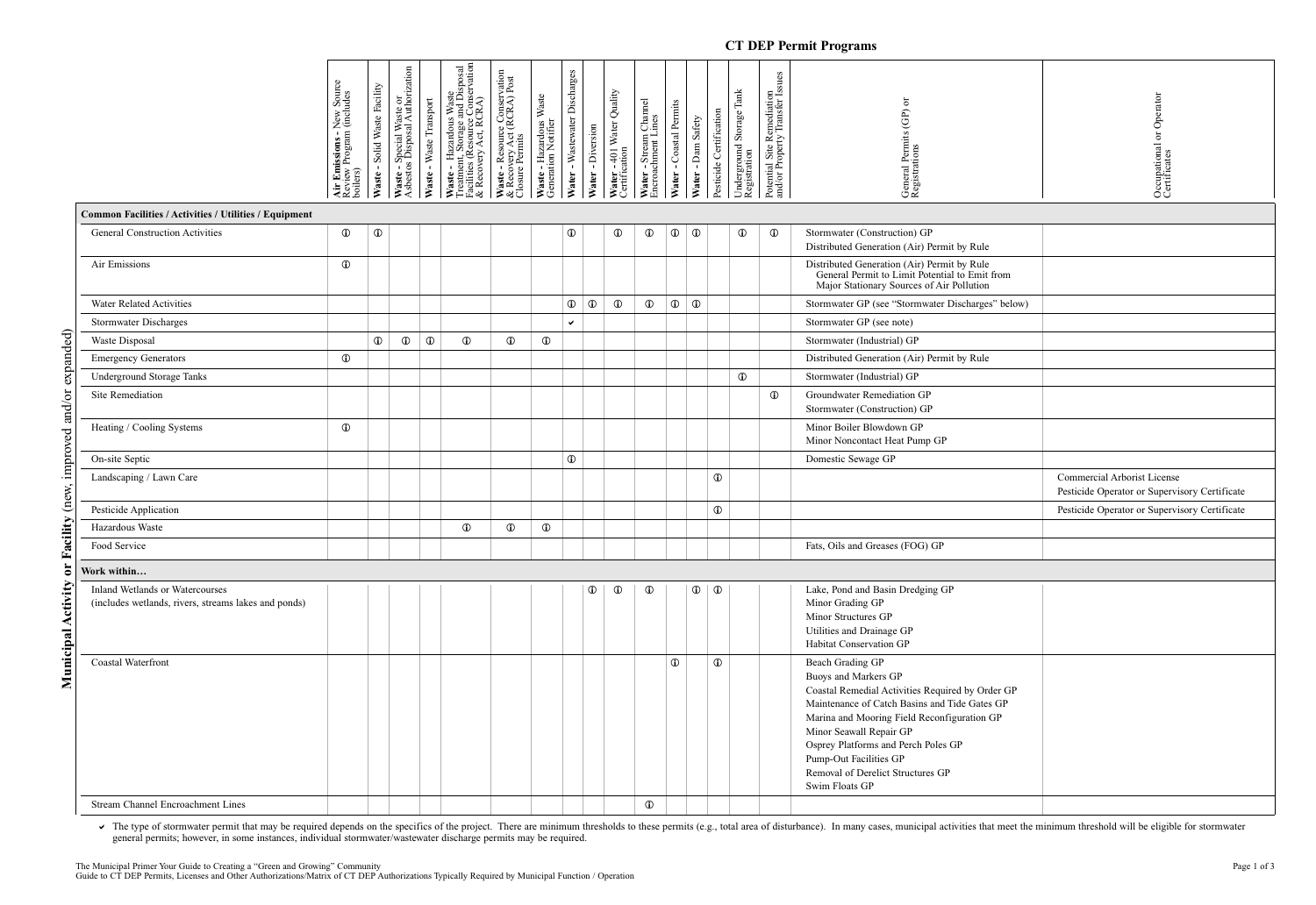### **CT DEP Permit Programs**

|                                                                                         | <b>Emissions - New Sour<br/>iew Program (includes</b><br>oilers)   | Waste - Solid Waste Facility | Waste - Special Waste or<br>Asbestos Disposal Authorization<br>Waste - Waste Transport | <b>VASte - Hazardous Waste</b><br>Treatment, Storage and Disposal<br>Facilities (Resource Conservation<br>& Recovery Act, RCRA)<br>Waste - H<br>Treatment, | <b>Vaste - R</b> esource Conservation<br>と Recovery Act (RCRA) Post<br>Closure Permits | Waste - Hazardous Waste<br>Generation Notifier | Discharges<br>Nater - Wastewater | Water - Diversion | <b>Water - 401 Water Quality</b><br>Certification | Water - Stream Channel<br>Encroachment Lines | Water - Coastal Permits | Water - Dam Safety | Pesticide Certification | Underground Storage Tank<br>Registration | Potential Site Remediation<br>and/or Property Transfer Issues | General Permits (GP) or<br>Registrations                                                                                                                                                                                                         | Operato<br>đ<br>Occupational of<br>Certificates         |
|-----------------------------------------------------------------------------------------|--------------------------------------------------------------------|------------------------------|----------------------------------------------------------------------------------------|------------------------------------------------------------------------------------------------------------------------------------------------------------|----------------------------------------------------------------------------------------|------------------------------------------------|----------------------------------|-------------------|---------------------------------------------------|----------------------------------------------|-------------------------|--------------------|-------------------------|------------------------------------------|---------------------------------------------------------------|--------------------------------------------------------------------------------------------------------------------------------------------------------------------------------------------------------------------------------------------------|---------------------------------------------------------|
| <b>Aquifer Protection Areas</b>                                                         |                                                                    |                              |                                                                                        |                                                                                                                                                            |                                                                                        |                                                |                                  |                   |                                                   |                                              |                         |                    |                         |                                          |                                                               | Aquifer Protection Area Program                                                                                                                                                                                                                  |                                                         |
| Floodplain                                                                              |                                                                    |                              |                                                                                        |                                                                                                                                                            |                                                                                        |                                                |                                  |                   |                                                   |                                              |                         |                    |                         |                                          |                                                               | CGS Section 25-68 Flood Management Certification<br>(if State funded project)                                                                                                                                                                    |                                                         |
| <b>Public Works</b>                                                                     | Also see "General Construction Activities" and "Work Within" above |                              |                                                                                        |                                                                                                                                                            |                                                                                        |                                                |                                  |                   |                                                   |                                              |                         |                    |                         |                                          |                                                               |                                                                                                                                                                                                                                                  |                                                         |
| Highway Garage / Vehicle Maintenance Facility<br>(including vehicle washing)            | $\mathbf 0$                                                        | $\mathbf 0$                  |                                                                                        |                                                                                                                                                            | $\circ$                                                                                | $\mathbb{O}$                                   |                                  |                   |                                                   |                                              |                         |                    | $^\circledR$            | $^\circledR$                             |                                                               | Distributed Generation (Air) Permit by Rule<br>General Permit to Limit Potential to Emit from Major<br>Stationary Sources of Air Pollution<br>Hydrostatic Pressure Testing GP<br>Stormwater (Industrial) GP<br>Vehicle Maintenance Wastewater GP | Pesticide Operator or Supervisory Certificate           |
| Salt Storage                                                                            |                                                                    |                              |                                                                                        |                                                                                                                                                            |                                                                                        |                                                |                                  |                   |                                                   |                                              |                         |                    |                         |                                          |                                                               | Stormwater (Industrial) GP                                                                                                                                                                                                                       |                                                         |
| (panded<br>Roads and Bridges                                                            | See "General Construction Activities" and "Work Within" above      |                              |                                                                                        |                                                                                                                                                            |                                                                                        |                                                |                                  |                   |                                                   |                                              |                         |                    |                         |                                          |                                                               |                                                                                                                                                                                                                                                  |                                                         |
| <b>Water Facilities</b>                                                                 |                                                                    |                              |                                                                                        | Also see "General Construction Activities" and "Work Within" above                                                                                         |                                                                                        |                                                |                                  |                   |                                                   |                                              |                         |                    |                         |                                          |                                                               |                                                                                                                                                                                                                                                  |                                                         |
| $\mathop{\mathrm{and}}$<br>Sewage/Wastewater Treatment Facility                         | $\mathbf 0$                                                        |                              |                                                                                        |                                                                                                                                                            |                                                                                        | $\mathbb O$                                    | $^\circledR$                     |                   |                                                   |                                              |                         |                    |                         |                                          |                                                               | Distributed Generation (Air) Permit by Rule<br>Nitrogen Discharge GP<br>Stormwater (Industrial) GP                                                                                                                                               | Wastewater Treatment Facility Operator<br>Certification |
| improved<br>Sewage Sludge Incinerator or Composting Facility                            | $\mathbf 0$                                                        | $\mathbb O$                  |                                                                                        |                                                                                                                                                            |                                                                                        | $\mathbf 0$                                    |                                  |                   |                                                   |                                              |                         |                    |                         |                                          |                                                               | Stormwater (Industrial) GP                                                                                                                                                                                                                       |                                                         |
| Small Municipal Separate Stormwater System (MS4)                                        |                                                                    |                              |                                                                                        |                                                                                                                                                            |                                                                                        |                                                |                                  |                   |                                                   |                                              |                         |                    |                         |                                          |                                                               | Municipal Separate Storm Sewer System (MS4) GP                                                                                                                                                                                                   |                                                         |
| Stormwater Discharges Ineligible for GP<br>Drinking Water Treatment Facility<br>acility |                                                                    |                              |                                                                                        |                                                                                                                                                            |                                                                                        |                                                | $\circ$                          | $\mathbb{O}$      |                                                   |                                              |                         |                    |                         |                                          |                                                               | Dam Safety Repair and Alteration GP<br>Water Diversion for Consumptive Use GP<br>Water Treatment GP                                                                                                                                              |                                                         |
| Sewer or Water Pipeline Repair Work                                                     |                                                                    |                              |                                                                                        |                                                                                                                                                            |                                                                                        |                                                |                                  |                   |                                                   |                                              |                         |                    |                         |                                          |                                                               | Utilities and Drainage GP                                                                                                                                                                                                                        |                                                         |
| č<br><b>Solid Waste</b>                                                                 |                                                                    |                              |                                                                                        | Also see "General Construction Activities" and "Work Within" above                                                                                         |                                                                                        |                                                |                                  |                   |                                                   |                                              |                         |                    |                         |                                          |                                                               |                                                                                                                                                                                                                                                  |                                                         |
| ctivity<br><b>Transfer Station</b>                                                      |                                                                    |                              |                                                                                        |                                                                                                                                                            |                                                                                        |                                                |                                  |                   |                                                   |                                              |                         |                    |                         |                                          |                                                               | Municipal Transfer Station GP<br>Stormwater (Industrial) GP                                                                                                                                                                                      | Solid Waste Facility Operator Certification             |
| Landfill<br>◀                                                                           | $^\circledR$                                                       | $\mathbf 0$                  |                                                                                        | $\mathbb{O}$                                                                                                                                               | $\mathbb O$                                                                            |                                                |                                  |                   |                                                   |                                              |                         |                    |                         |                                          |                                                               | Stormwater (Industrial) GP                                                                                                                                                                                                                       | Solid Waste Facility Operator Certification             |
| Municipal<br>Special Waste or Asbestos Disposal                                         |                                                                    |                              | $\mathbf 0$                                                                            |                                                                                                                                                            |                                                                                        |                                                |                                  |                   |                                                   |                                              |                         |                    |                         |                                          |                                                               | Stormwater (Industrial) GP                                                                                                                                                                                                                       |                                                         |
| Waste Transportation (if not contracted out)                                            |                                                                    |                              | $\mathbb O$                                                                            |                                                                                                                                                            |                                                                                        |                                                |                                  |                   |                                                   |                                              |                         |                    |                         |                                          |                                                               |                                                                                                                                                                                                                                                  |                                                         |
| Volume Reduction Facility                                                               | $\mathbf 0$                                                        | $\mathbb{O}$                 |                                                                                        |                                                                                                                                                            |                                                                                        |                                                |                                  |                   |                                                   |                                              |                         |                    |                         |                                          |                                                               | Stormwater (Industrial) GP                                                                                                                                                                                                                       | Solid Waste Facility Operator Certification             |
| Recycling Facility                                                                      |                                                                    |                              |                                                                                        |                                                                                                                                                            |                                                                                        |                                                |                                  |                   |                                                   |                                              |                         |                    |                         |                                          |                                                               | Municipal Transfer Station GP<br>Recycling GP<br>Stormwater (Industrial) GP                                                                                                                                                                      | Solid Waste Facility Operator Certification             |
| Leaf Composting                                                                         |                                                                    |                              |                                                                                        |                                                                                                                                                            |                                                                                        |                                                |                                  |                   |                                                   |                                              |                         |                    |                         |                                          |                                                               | Leaf Composting Registration                                                                                                                                                                                                                     |                                                         |
| <b>Grass Clippings</b>                                                                  |                                                                    |                              |                                                                                        |                                                                                                                                                            |                                                                                        |                                                |                                  |                   |                                                   |                                              |                         |                    |                         |                                          |                                                               | Grass Clipping GP<br>Must be located at a registered leaf composting site                                                                                                                                                                        |                                                         |
| <b>Scrap Tires</b>                                                                      |                                                                    |                              |                                                                                        |                                                                                                                                                            |                                                                                        |                                                |                                  |                   |                                                   |                                              |                         |                    |                         |                                          |                                                               | Scrap Tire GP                                                                                                                                                                                                                                    |                                                         |
| <b>Asphalt Roofing</b>                                                                  |                                                                    |                              |                                                                                        |                                                                                                                                                            |                                                                                        |                                                |                                  |                   |                                                   |                                              |                         |                    |                         |                                          |                                                               | Asphalt Roofing GP                                                                                                                                                                                                                               |                                                         |
| Disassembled Used Electronics (DUE)                                                     |                                                                    |                              |                                                                                        |                                                                                                                                                            |                                                                                        |                                                |                                  |                   |                                                   |                                              |                         |                    |                         |                                          |                                                               | Disassembled Used Electronics GP                                                                                                                                                                                                                 |                                                         |

The Municipal Primer Your Guide to Creating a "Green and Growing" Community Page 2 of 3

Guide to CT DEP Permits, Licenses and Other Authorizations/Matrix of CT DEP Authorizations Typically Required by Municipal Function / Operation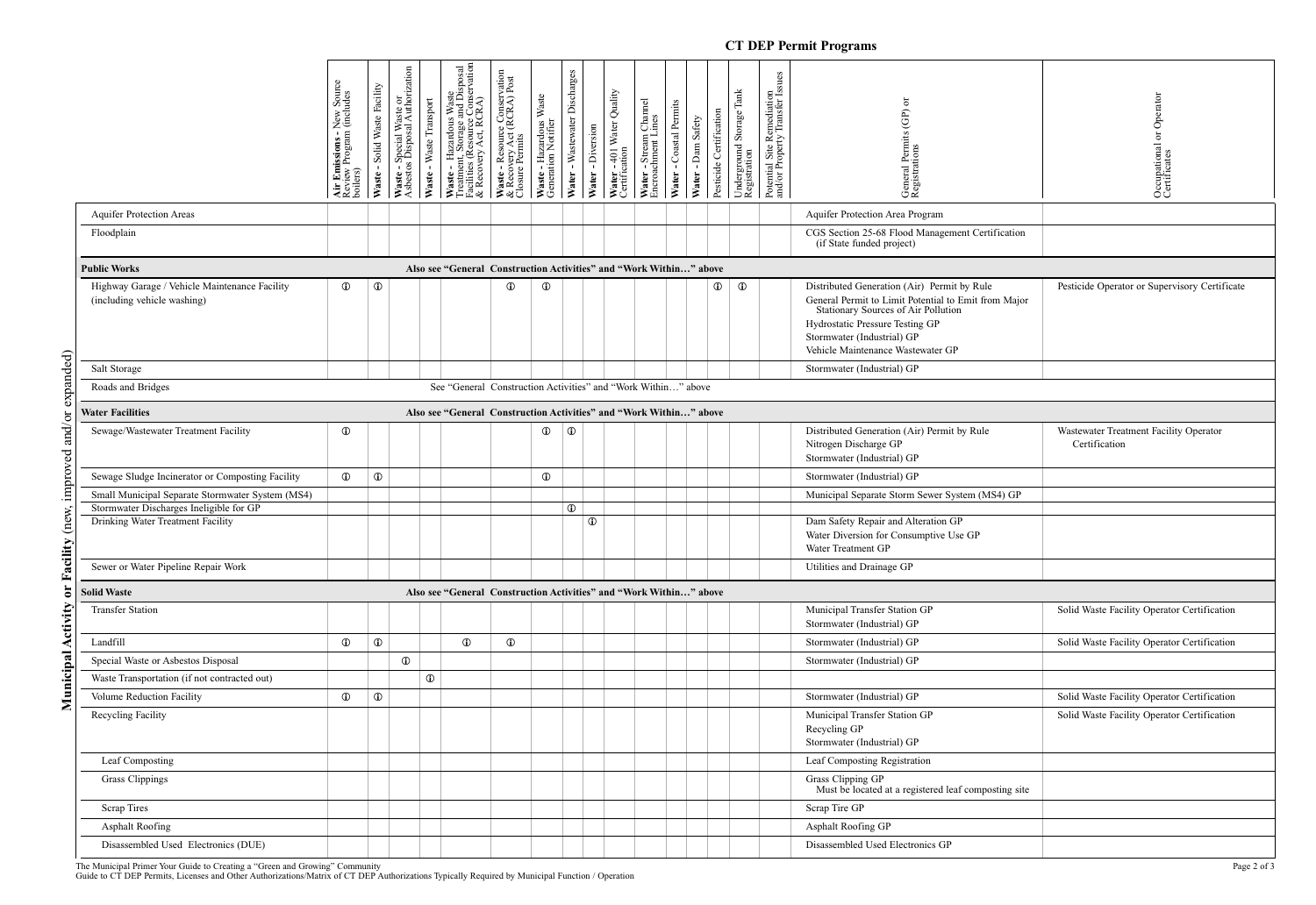### **CT DEP Permit Programs**

| New Source<br>(includes<br>Emissions - I<br>Tew Program<br>Review<br>boilers)<br>٠ir<br>∢ ≃                                     |
|---------------------------------------------------------------------------------------------------------------------------------|
| Facility<br>Waste<br>Solid<br>Waste                                                                                             |
| g<br>Authorizati<br>ä<br>Waste<br>Special Wa<br>S Disposal<br>stos<br>Waste<br>sbe<br>≺                                         |
| Transport<br>Waste<br>Waste                                                                                                     |
| <b>Waste - Hazardous Waste</b><br>Treatment, Storage and Disposal<br>Facilities (Resource Conservation<br>& Recovery Act, RCRA) |
| vation<br>Post<br>- Resource Conserv<br>very Act (RCRA) I<br>Permits<br>Waste - 1<br>& Recov<br>$&$ Recondensity                |
| Waste<br>Hazardous \<br>ion Notifier<br>Generation<br>Waste                                                                     |
| Discharges<br>Wastewater<br>Water                                                                                               |
| Diversion<br>Water                                                                                                              |
| Quality<br>Water<br>cation<br>$\overline{10}$<br>Water<br>Certific                                                              |
| <b>hannel</b><br>ines<br>$\check{ }$<br>Stream<br>nnent L<br>Water - Stream<br>Encroachment                                     |
| s<br>Permits<br>bastal<br>پ<br>Water                                                                                            |
| Safety<br>Dam<br>Water                                                                                                          |
| ertification<br>ب<br>Pesticide                                                                                                  |
| Tank<br>Storage<br>Underground<br>Registration                                                                                  |
| Potential Site Remediation<br>and/or Property Transfer Issues<br>Site                                                           |
| ä<br>A<br>ヒ<br>Permits<br>Genera<br>Registrations<br><b>Jeneral</b>                                                             |

| Occupational or Operator<br>Certificates |
|------------------------------------------|
|                                          |
|                                          |
|                                          |

| <b>Recreation Areas</b>         | Also see "General Construction Activities" and "Work Within" above |              |                |             |            |             |                 |              |                                                                                                                |                                                                      |
|---------------------------------|--------------------------------------------------------------------|--------------|----------------|-------------|------------|-------------|-----------------|--------------|----------------------------------------------------------------------------------------------------------------|----------------------------------------------------------------------|
| <b>Ball Fields</b>              |                                                                    |              |                |             |            |             | $\odot$         |              | Stormwater (MS4) GP                                                                                            | Pesticide Operator or Supervisory Certificate                        |
| <b>Swimming Pool</b>            |                                                                    |              |                |             |            |             |                 |              | Swimming Pool GP                                                                                               |                                                                      |
| Marine Swimming Beach           |                                                                    |              |                |             |            |             |                 |              | Beach Grading GP<br>Swim Floats GP                                                                             |                                                                      |
| Parks, Forests, etc.            |                                                                    |              |                |             |            |             | $\odot$ $\odot$ |              | Stormwater (MS4) GP                                                                                            | Commercial Arborist<br>Pesticide Operator or Supervisory Certificate |
| Golf Course                     |                                                                    |              |                | $\mathbb O$ |            |             | $\mathbb O$     |              | Diversion of Water for Consumptive Use GP<br>Stormwater (MS4) GP                                               | Pesticide Operator or Supervisory Certificate                        |
| Marina                          |                                                                    |              |                |             | $^{\circ}$ |             |                 |              | Minor Seawall Repair GP (Coastal Marinas)<br>Stormwater (MS4) GP                                               |                                                                      |
| Lake, Pond or Basin             |                                                                    |              |                |             |            |             | $\mathbf 0$     |              | Lake, Pond or Basin Dredging GP                                                                                | Pesticide Operator or Supervisory Certificate                        |
| <b>Miscellaneous Facilities</b> | Also see "General Construction Activities" and "Work Within" above |              |                |             |            |             |                 |              |                                                                                                                |                                                                      |
| Schools                         | $\mathbf{r}$                                                       | $\mathbf 0$  | $\blacksquare$ |             |            |             | $\times$        | $^\circledR$ | Distributed Generation (Air) Permit by Rule<br>Domestic Sewage GP<br>Fats, Oils and Grease GP<br>Wastewater GP | Pesticide Operator or Supervisory Certificate                        |
| Fire Department                 | $^\circledR$                                                       | $^\circledR$ |                |             |            |             |                 |              | Vehicle Service GP                                                                                             |                                                                      |
| Dams                            |                                                                    |              |                |             |            | $\mathbf 0$ |                 |              |                                                                                                                |                                                                      |

■ Contact CT DEP Permit Assistance Program at 860-424-3003 for specific requirements for school related shop and/or vocational-agricultural activities.

X Regarding pesticide use at schools, Public Act 07-168 (effective date: October 1, 2007) expanded the prohibition on applying lawn care pesticides (previously banned at preschools and elementary schools) to schools with s 2008 to 2009, the exemption to the ban for pesticides applied on school grounds, if the applications are made in accordance with integrated pest management plans. The act also makes violation of the pesticide ban enforceab

- If a municipality is applying pesticides to a school (kitchen, classrooms, bathrooms, etc) or to the "school grounds," then a pesticide certification is required. Exceptions to this requirement include emergency pesticid (CGS Sections 10-231a through 10-231d).
- If the municipality is applying general use pesticides to the town property other than the grounds of a school, and there is not a certified supervisor pesticide applicator involved, then a pesticide operator certificati overseeing an application of pesticides, then the person applying the pesticides must have an operator certification.
- If permit or restricted use pesticides are being applied, (mosquito control growth regulators, aquatic weed control), the law states that a certification is required.
- Municipalities are exempt from examination and certification fees; however, their certification can be used only within the municipality.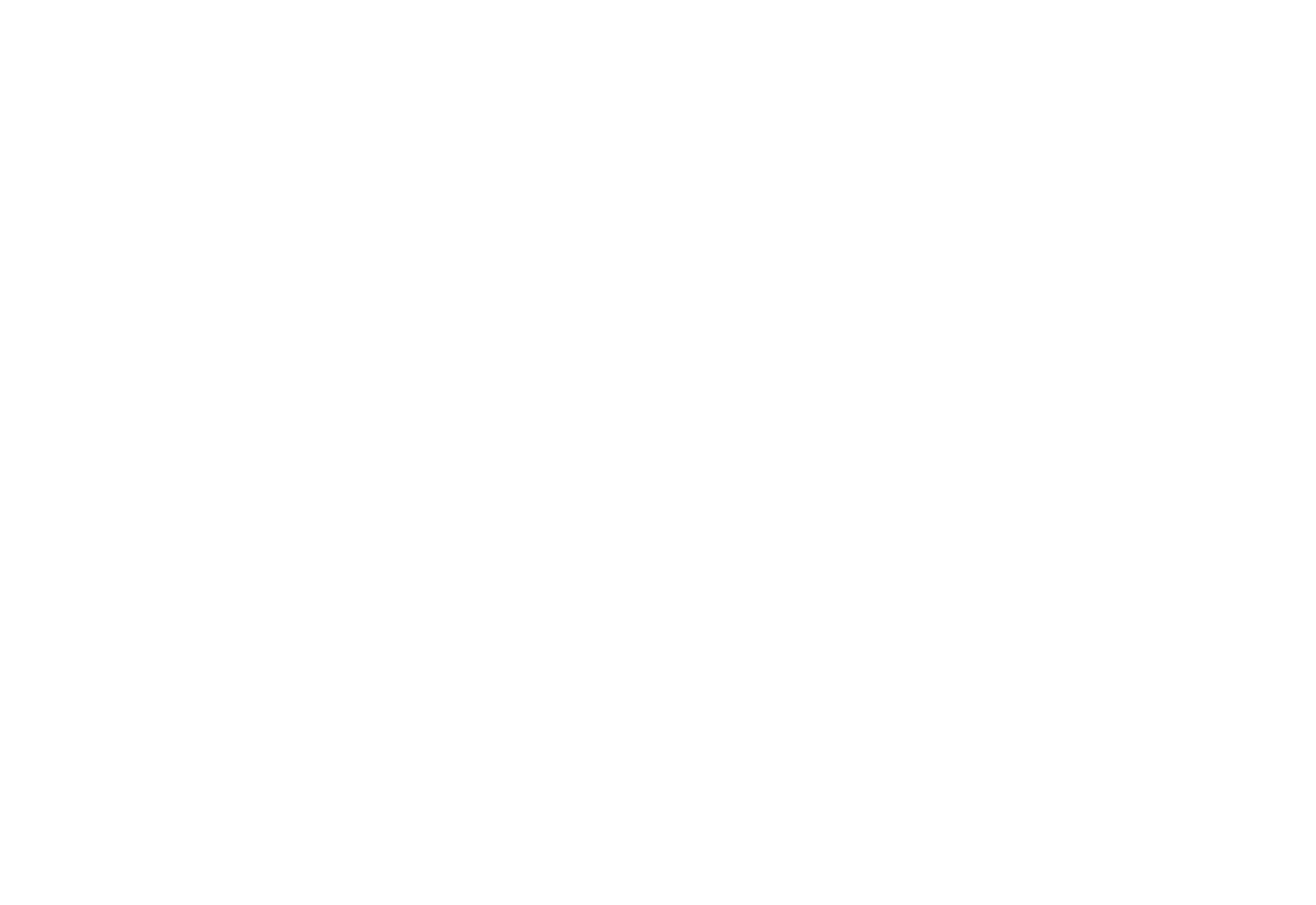<span id="page-24-0"></span>The CT DEP's professional and occupational licensing responsibilities are divided into two areas: environmental quality and natural resources licensing. Both areas are administered by the CT DEP to ensure that competent professionals are protecting the environment and natural resources in accordance with applicable state laws and regulations. Additional information about each of the programs listed below is available online at [www.ct.gov/dep/permits&licenses.](www.ct.gov/dep/permits&licenses)

### **Environmental Quality Licenses**

• Commercial Arborist

An arborist license is required for persons advertising, soliciting or contracting to do arboriculture in Connecticut. As defined in CGS Section 23-61a:

Arboriculture means any work done for hire to improve the condition of fruit, shade, or ornamental trees by feeding or fertilizing, or by pruning, trimming, bracing, treating cavities or other methods of improving tree conditions, or protecting trees from damage from insects or diseases or curing these conditions by spraying or any other method.

With respect to the use of pesticides, the licensed arborist is a supervisory pesticide applicator. For all intents and purposes, "certificate" means "license" in the commercial arborist program.

• Pesticide Certification

There are two levels of commercial certification: supervisory and operational. In addition, farmers and other growers are classified as private applicators.

- A **commercial supervisory certificate** is required for commercial applicators who are responsible for deciding whether or not pesticides are to be employed, how they are to be mixed, where they are to be employed, what pesticides are to be used, the dosage and timing involved in the pesticide use and the methods of application and precautions to be taken in the use of such pesticides. The supervisory certificate allows the licensee to purchase restricted-use pesticides from a registered dealer. This is the highest level of pesticide applicator certification recognized by the CT DEP
- A **commercial operator certificate** is required for commercial applicators who actively use pesticides in other than a supervisory capacity. This certification allows the holder to use pesticides only under the direction of a certified supervisor. The operational certificate does not allow the holder to purchase restricted pesticides or to establish a pesticide business.
- A **private applicator certificate** must be obtained by a farmer in order to purchase and use restricted-use pesticides on agricultural crops. Only one certificate per farm is needed.
- Licensed Environmental Professional Professionals wishing to engage in the business of verifying site remediation and clean-ups pursuant to CGS Section 22a-134a, and/or conducting and verifying site remediation and clean-ups pursuant to CGS Sections 22a-133x and 22a-133y, are required to obtain an Licensed Environmental Professional (LEP) license. The Commissioner may approve the use of an LEP to verify that a parcel has been investigated in accordance with prevailing standards and guidelines and remediated in accordance with the Remediation Standard Regulations.
- Solid Waste Facility Operator

All solid waste facilities permitted by the CT DEP, including landfills, transfer stations, volume reduction facilities, resources recovery facilities and material resource recovery facilities, must be operated by a certified solid waste facility operator.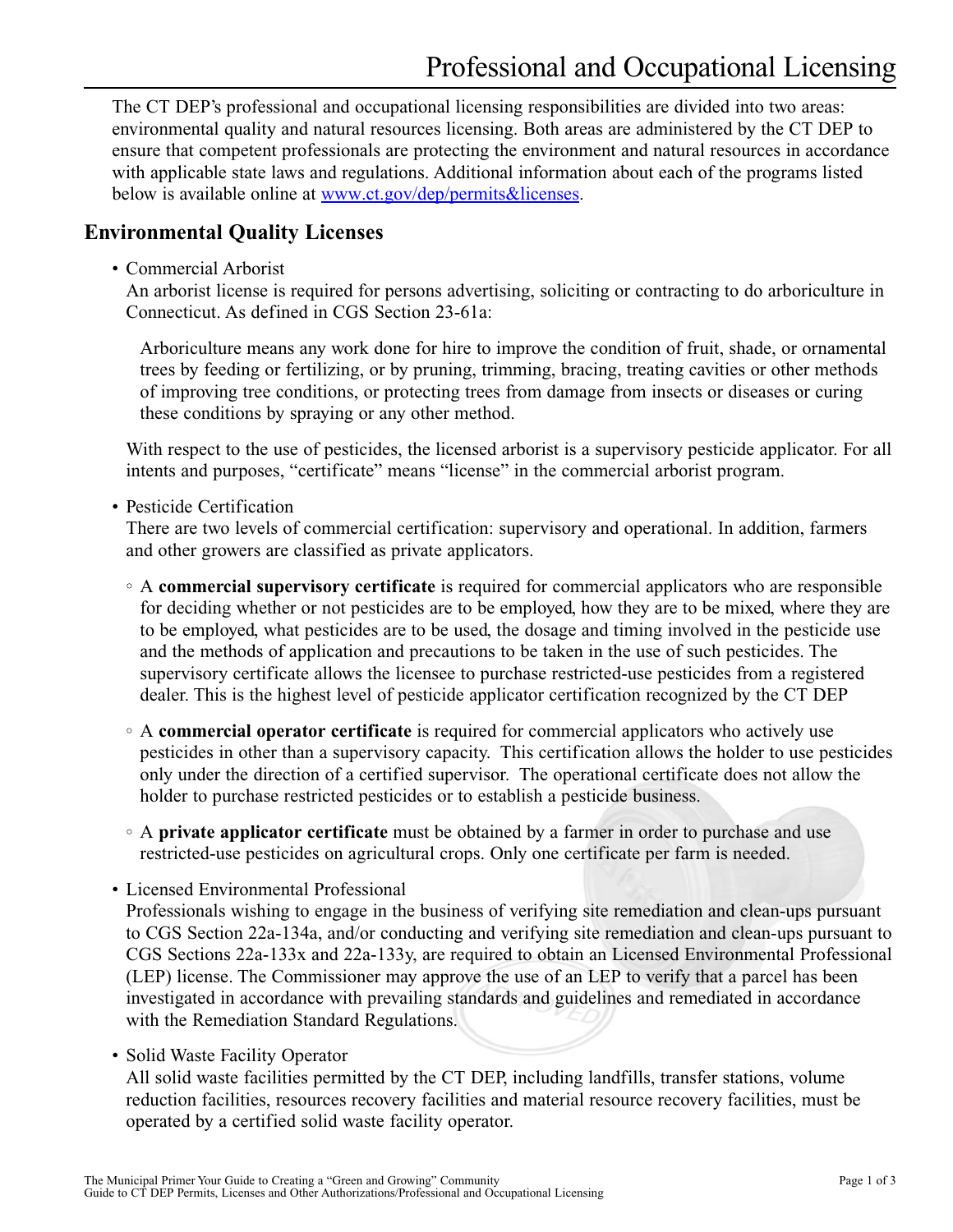# Professional and Occupational Licensing

• Wastewater Treatment Facility Operator Certification The Wastewater Treatment Facility Operator Certification Program has four levels of operator certification: Classes I through IV (lowest to highest). The original intent of the certification program was to assure competent superintendents and shift operators for wastewater treatment plants of various types and complexity. Due to the increasing complexity of new facilities, all wastewater treatment facility operators are now required to be certified, at a minimum, at the Class I level. The requirements for each class of certification are based on the level of sophistication of the corresponding class of treatment plant. Certification in a particular class qualifies an individual to be a superintendent of any plant of that class or lower. Operators are encouraged to become certified at levels above their job requirements to allow for future advancement and for personal gratification.

### **Natural Resource Licenses and Permits**

- Commercial Fishing Licenses and Permits A commercial fishing license is required to take, or to land for sale regardless of where taken, fish, lobsters, blue crabs, squid, sea scallops and bait species from both the inland and marine districts. For further information on commercial fishing, contact CT DEP Fisheries Division at 860-434-6043, or write to Marine Fisheries Office, P.O. Box 719, Old Lyme, CT 06371.
- Commercial Fishing Vessel Permit

This permit is required for all vessels used for activities authorized under commercial fishing licenses (e.g. use of commercial fishing gear, even if for personal use). This permit does not apply to vessels used only for activities associated with the Inland Commercial Bait License, Marine Commercial Bait License, Commercial Blue Crab License, or Commercial Shad License.

• Environmental Tourism Cruise Vessel Permit

This permit authorizes a vessel to be used for the temporary collection of marine fish and invertebrates for educational or tourism purposes. All animals must be returned to the water prior to completion of the daily tour.

- Importation of Live Fish (Bait Dealers) This permit is required for commercial fish hatcheries and bait dealers to import live fish or live fish eggs into Connecticut.
- Importation and/or Liberation Permit (General) This permit authorizes the importation of live fish or live fish eggs from out-of-state and/or the liberation (stocking) of live fish or live fish eggs into Connecticut waters.
- Importation and/or Liberation Permit for Triploid Grass Carp This permit authorizes the importation, possession and liberation of triploid grass carp into inspected/approved ponds.

APPROVED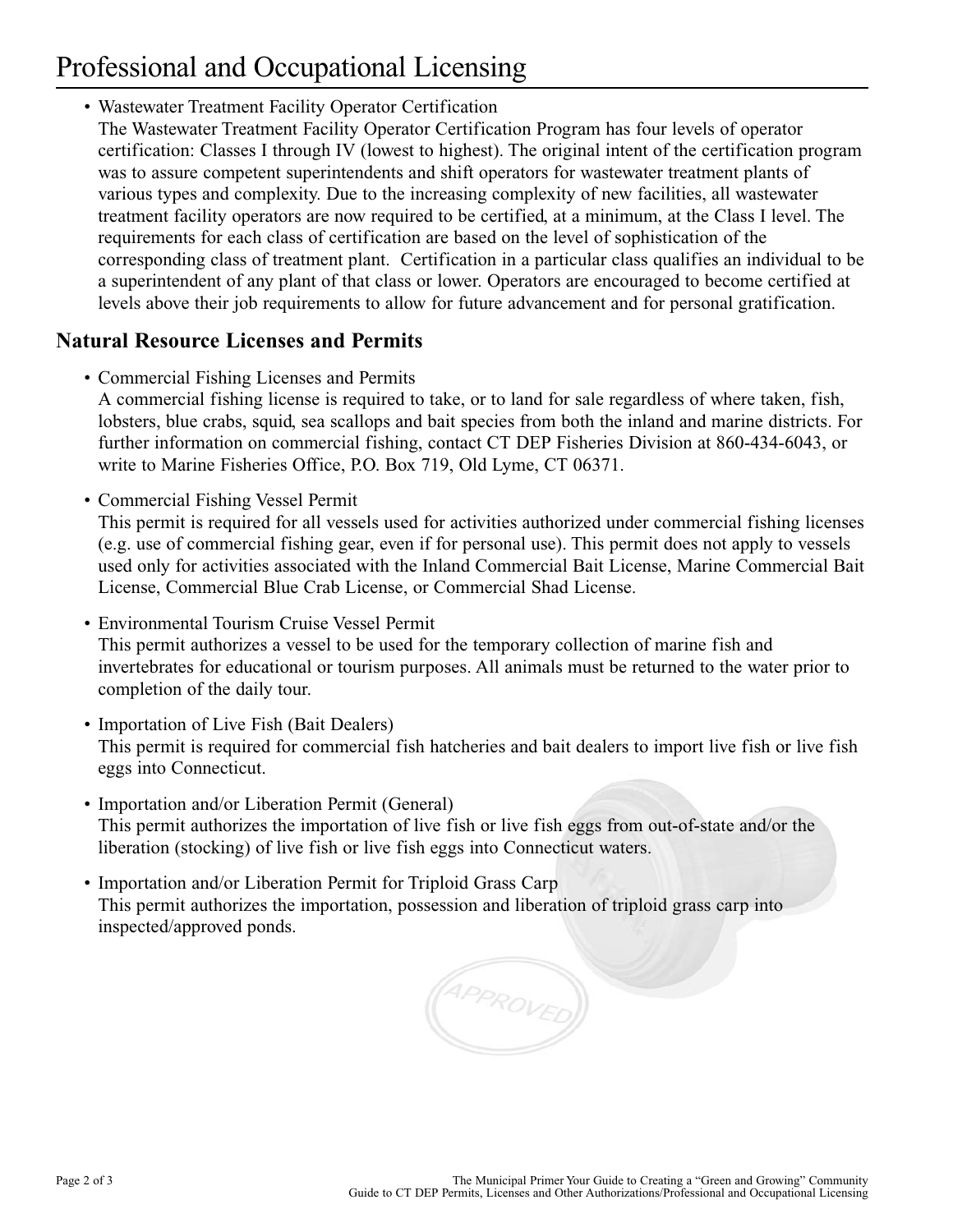### • Forest Practitioner

According to the Forest Practices Act, a certified forester may:

- plan or design forest practices, including but not limited to forest management plans and cutting plans;
- represent the landowner as his or her agent in the sale of commercial forest products;
- solicit the purchase of commercial forest products;
- execute written or oral contracts and agreements for the purchase of commercial forest products; and
- participate in the execution of commercial forest product harvest operations.
- Nuisance Wildlife Control Operator Nuisance Wildlife Control Operators (NWCO) are individuals who can advertise services and charge fees for the purpose of handling nuisance wildlife problems. NWCOs are not CT DEP employees; however, their activities are governed by regulations, policies and procedures established by the CT DEP.
- Taxidermist

A CT DEP license is required to practice taxidermy in Connecticut.

• Wildlife Rehabilitator

All persons seeking to rehabilitate wildlife must complete a volunteer wildlife rehabilitator application. These applications are used to assess each individual's qualifications and experience with wildlife rehabilitation. Information regarding the applicant's facilities, veterinary resources, and affiliations with other environmental organizations provides supplemental qualifications.

### **Related Non-CT DEP Environmental Professional and Occupational Licenses**

• Environmental Practitioner Licensure

The Environmental Practitioner Licensure Program is administered by the Department of Public Health Asbestos Program. This Unit certifies, licenses and regulates environmental health professionals in the Asbestos, Lead, Septic, and Sanitarian disciplines. These licensed professionals protect human health and the environment by operating within the constraints of the regulations using state-of-the-art practices. The Unit's main charge is the management and enforcement of the assorted licensing regulations for environmental health practitioners and training providers. The Unit also provides assistance to local health officials and updates training providers with periodic newsletters.

• Shellfish Licensing

This license is administered by the Department of Agriculture Aquaculture Program. Aquaculture is the business of farming aquatic plants and animals. It includes operations such as growing shellfish on underwater leases in Long Island Sound, and raising trout or hybrid striped bass in inland freshwater tank farms.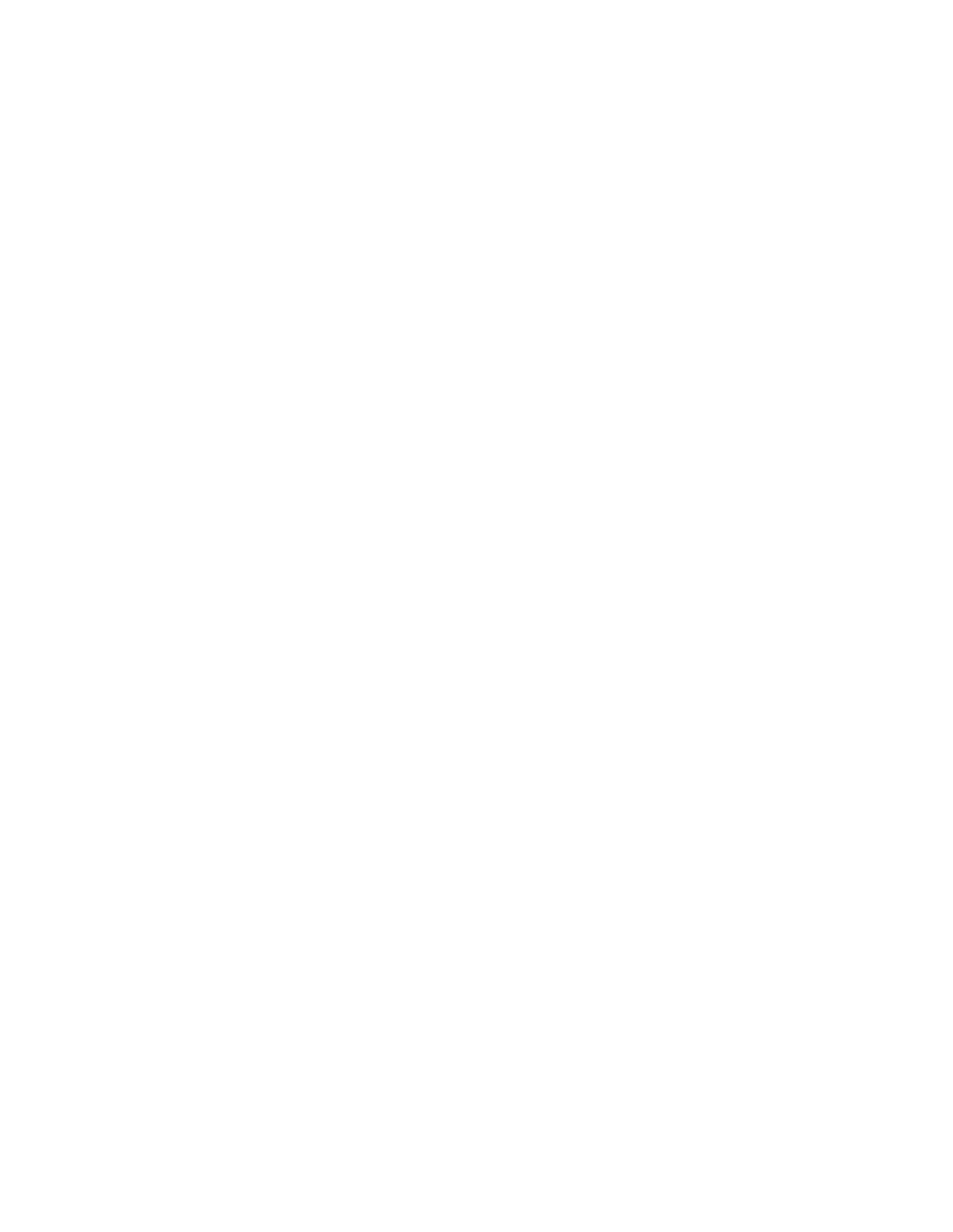<span id="page-28-0"></span>The CT DEP administers numerous recreational and natural resources permit and license programs. They include permits and licenses related to:

- day visits to state parks and state forests;
- camping in state parks and state forests;
- boating and water sports;
- fishing, hunting and trapping;
- scientific collection.

Authorizations within each program are briefly described below. Additional information can be found on the CT DEP Web site at [www.ct.gov/dep/permits&licenses.](www.ct.gov/dep/permits&licenses)

### **Day Visits to State State Parks and State Forests**

• Season Pass for State Parks

For the frequent park visitor, Connecticut offers a special season pass at a nominal fee. The pass allows vehicles with window stickers to have unlimited access to any state park or recreation area without paying any parking fees that may be otherwise applicable.

• Charter Oak Pass (Life Use)

The Charter Oak Pass provides access to state parks and forests and is available free to Connecticut residents, 65 years of age or older.

• Heritage Passport

The Heritage Passport allows a family (2 adults and up to 4 children) to gain admittance to three facilities (Dinosaur, Fort Trumbull and Gillette Castle State Parks) for unlimited visitation until Columbus Day of the calendar year in which it was purchased. The Heritage Passport cost is \$50.00 and can be purchased at any of the three facilities.

• State Park Bus Permits

Certain state parks and recreation areas require a bus permit if the buses entering the area have a seating capacity of 30 or more passengers. Mini-buses (seating capacity of more than 12 but less than 30 passengers) are not required to obtain a bus permit but may have to pay a bus fee to enter the park or recreation area.

State Parks and Recreation Areas Requiring Bus Permits

| <b>Black Rock</b>  | Lake Waramaug            |
|--------------------|--------------------------|
| <b>Bluff Point</b> | Mansfield Hollow         |
| Burr Pond          | <b>Mashamoquet Brook</b> |
| Chatfield Hollow   | Mount Tom                |
| Day Pond           | People's Forest          |
| Devil's Hopyard    | Quaddick                 |
| Gay City           | APPROV<br>Rocky Neck     |
| Gillette Castle    | Sherwood Island          |
| Hammonasset Beach  | Silver Sands             |
| Harkness Memorial  | <b>Sleeping Giant</b>    |
| Hopeville Pond     | Squantz Pond             |
| Indian Well        | <b>Stratton Brook</b>    |
| Kent Falls         | Wadsworth Falls          |
| Kettletown         | Wharton Brook            |
|                    |                          |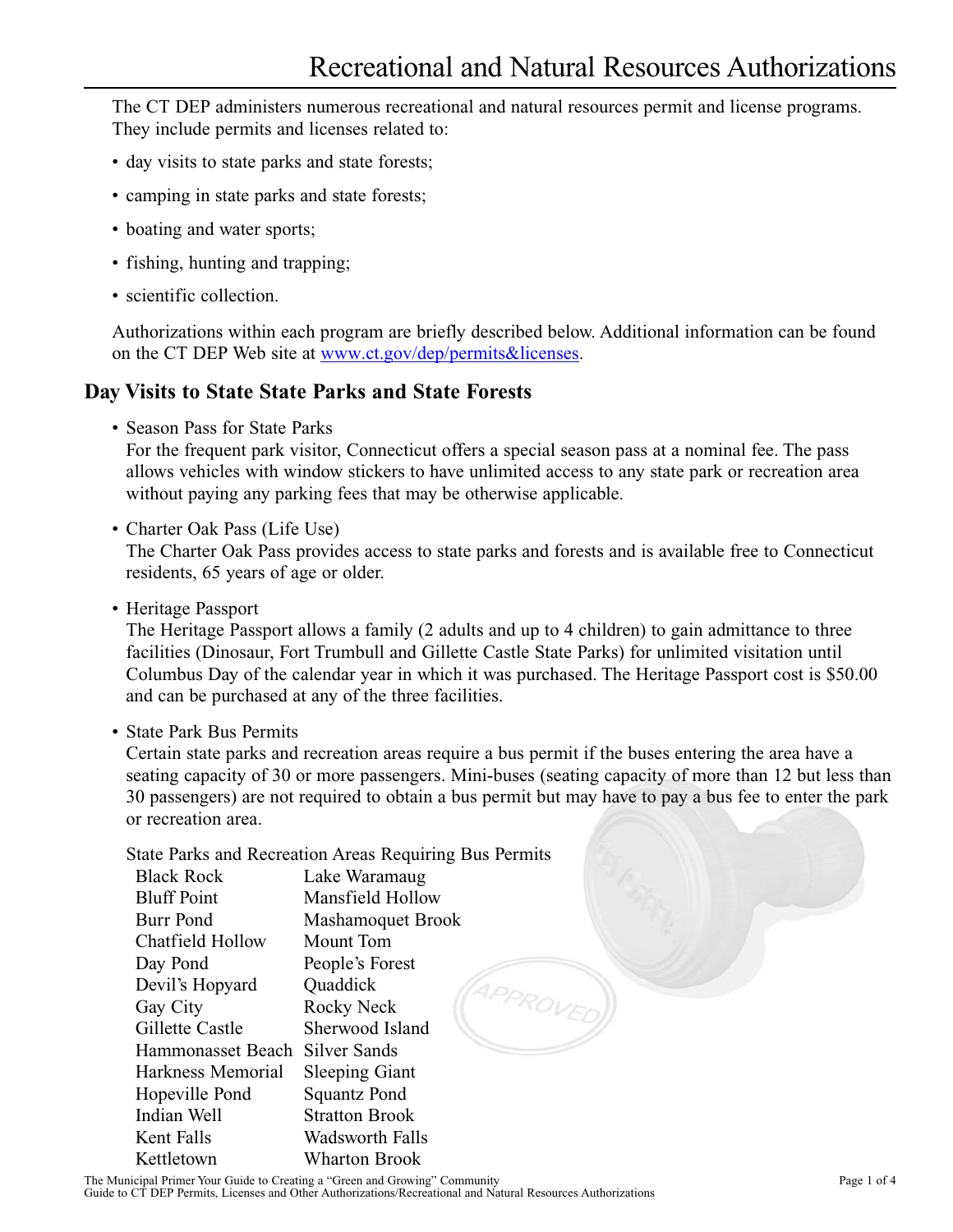## Recreational and Natural Resources Authorizations

For additional information on bus permits and fees, please contact the State Parks Division at 860-424- 3200 Monday through Friday from 8:30 am to 4:30 pm, or consult the CT DEP Web site at [www.ct.gov/dep/stateparks.](www.ct.gov/dep/stateparks)

### **Camping Opportunities in State Parks and Forests**

CT DEP offers campgrounds in thirteen state parks or forests. State parks with camping areas include: Black Rock, Devil's Hopyard, Hammonasset Beach, Hopeville Pond, Housatonic Meadows, Kettletown, Lake Waramaug, Macedonia Brook, Mashamoquet Brook, Rocky Neck, and Salt Rock. State forests with camping areas include: American Legion State Forest and Pachaug State Forest. The CT DEP also offers horse camping areas in Natchaug State Forest and Pachaug State Forest.

There is a toll-free telephone number and an online system to reserve campsites at state park and forest campgrounds. Reservations for all state campgrounds can be made online at [www.reserveamerica.com,](www.reserveamerica.com) or by calling toll-free: 1-877-668-CAMP (2267) during the following hours:

| Peak Season (March 15 – Labor Day) | Off Peak Season            |
|------------------------------------|----------------------------|
| Monday - Friday: 8am - 8pm         | Monday - Friday: 9am - 5pm |
| Saturday and Sunday: 9am - 3pm.    |                            |

### **Boating and Water Sports**

• Safe Boating Certification

A Safe Boating Certificate (SBC) allows an individual to operate any recreational vessel registered in Connecticut except a personal watercraft ("Jet Ski" type vessel) on Connecticut's waters. A Certificate of Personal Watercraft Operation (CPWO) will allow an individual to operate any recreational vessel including a personal watercraft. Any person required to have a Safe Boating Certificate or a Certificate of Personal Watercraft Operation must have the certificate on board at all times while operating the vessel.

• Marine Event Permits

Section 15-121-A6 of the Regulations of Connecticut State Agencies requires that a Marine Event Permit be obtained for a marine parade, regatta, race, tournament, exhibition, or other activity held on Connecticut waters when:

- the participant or spectator vessels may cause interference with navigation;
- the event needs exclusion areas for non-participating vessels;
- the fallout zone of any fireworks display includes a portion of state waters;
- the event needs the use of a state boat launch; or
- the event requires the modification or suspension of a boating law or regulation.
- Navigation Marker Permit

The in-water placement of navigation markers is regulated by the CT DEP. If the placement is proposed by a non-municipal entity, that entity must obtain signed approval from the chief elected authority of the municipality or the designated lake authority, if applicable.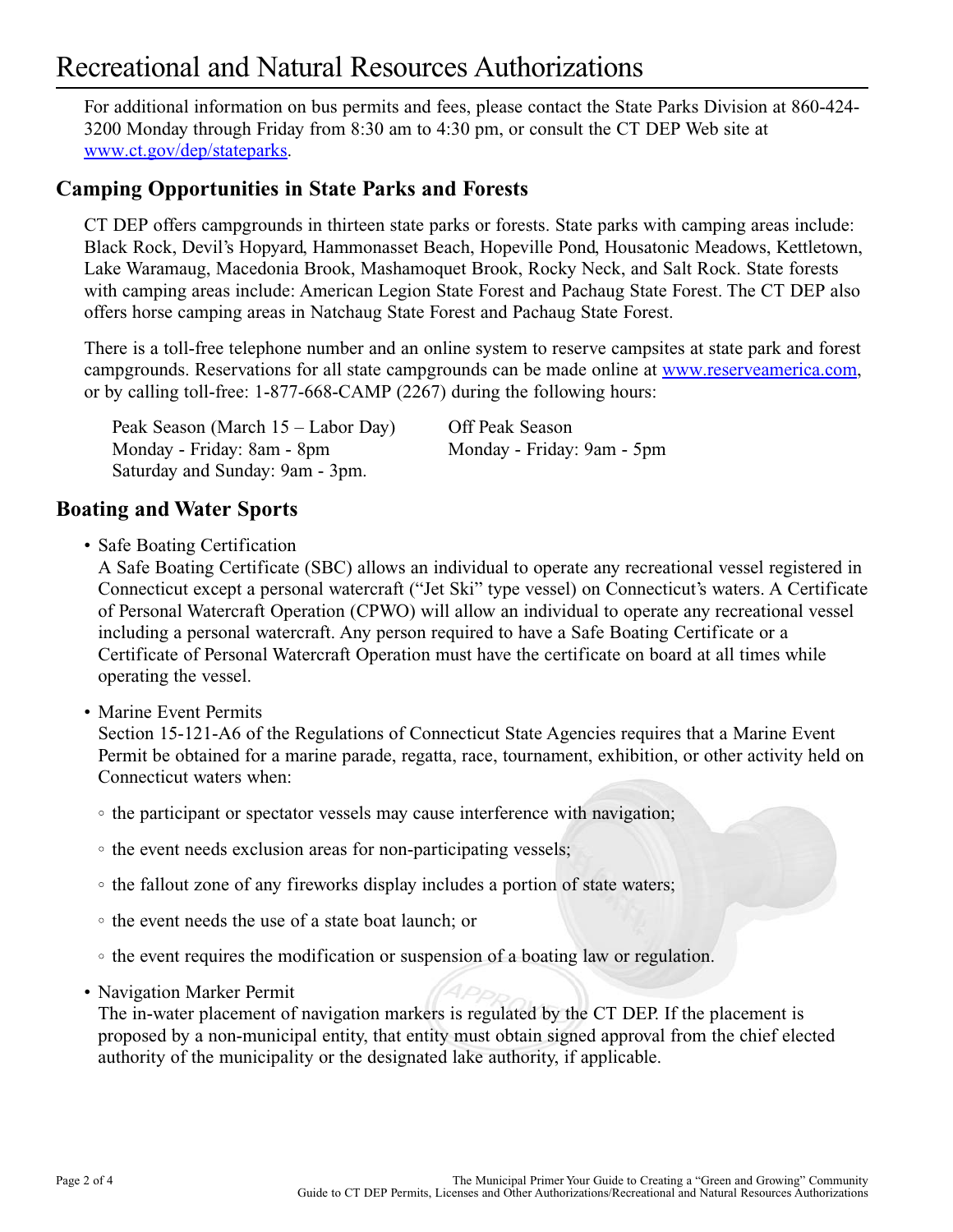• Water-ski Slalom Course or Jump Permit Each application for a Water-ski Slalom Course/Jump Permit must satisfy certain requirements under current state law. CGS Section  $15-134(f)(1)(C)$  requires that a statement addressing the safety and environmental impact of the proposed slalom course/jump be attached to the Water-ski Slalom Course/Jump Permit Application and submitted to the Department of Environmental Protection.

### **Fishing**

• Fishing Licenses

Fishing licenses are required for anyone 16 years of age or older who wishes to fish in the Inland District. Licenses are issued on a calendar-year basis and expire on December 31st. Licenses may be purchased online at<www.ct.gov/dep> (look for featured link on the right side of the page), or at any town hall, designated vendor (tackle shop), the CT DEP Store, or by phone: 860-424-3700. Currently, fishing licenses are not required for recreational fishing in marine waters. For other permits related to fisheries (e.g., fishing tournaments, importation/liberation, etc.) please see the section on Natural Resources Permits.

• Marine Fishing Tournament/Derby Permit

A permit is required to conduct a marine fishing tournament or derby open to persons 16 years of age and older (as described under Section 26-159a-26 of the Regulations of Connecticut State Agencies, see back of application). There is no charge for this permit.

• Inland Fishing Tournament/Derby Permit

A permit is required to conduct a fishing tournament or derby involving anglers 16 years of age and older on inland waters open to public fishing. Open water catch-and-release-only tournaments can be granted an exemption from Bass Management Area special regulations. Exemptions are available for all Bass Management Lakes from September 1 through June 30, and for Gardner Lake and Mansfield Hollow Reservoir from July 1 to August 31.

- Special Regulations on Association Controlled Waters A permit is necessary for any association owning or controlling the fishing rights in any stream or pond to have special open and closed seasons, daily creel and season limits, and legal lengths of species taken from such waters.
- Private Waters Designation

The registration of private waters is required for any owner of private waters who desires to remove fish from such waters.

### **Hunting and Trapping**

• Hunting and Trapping

There are numerous licenses related to hunting and trapping activities. Some examples of necessary applications are: Private Land Consent Form, Free Landowner Deer Permit Application, Use of a Crossbow Application, Dog Training Area Application and Falconry Application Materials. For more information, please consult the CT DEP Web site: [www.ct.gov/dep/wildlife.](www.ct.gov/dep/wildlife) Select "Wildlife Publications" on the right side of the page then scroll through the publications listed.